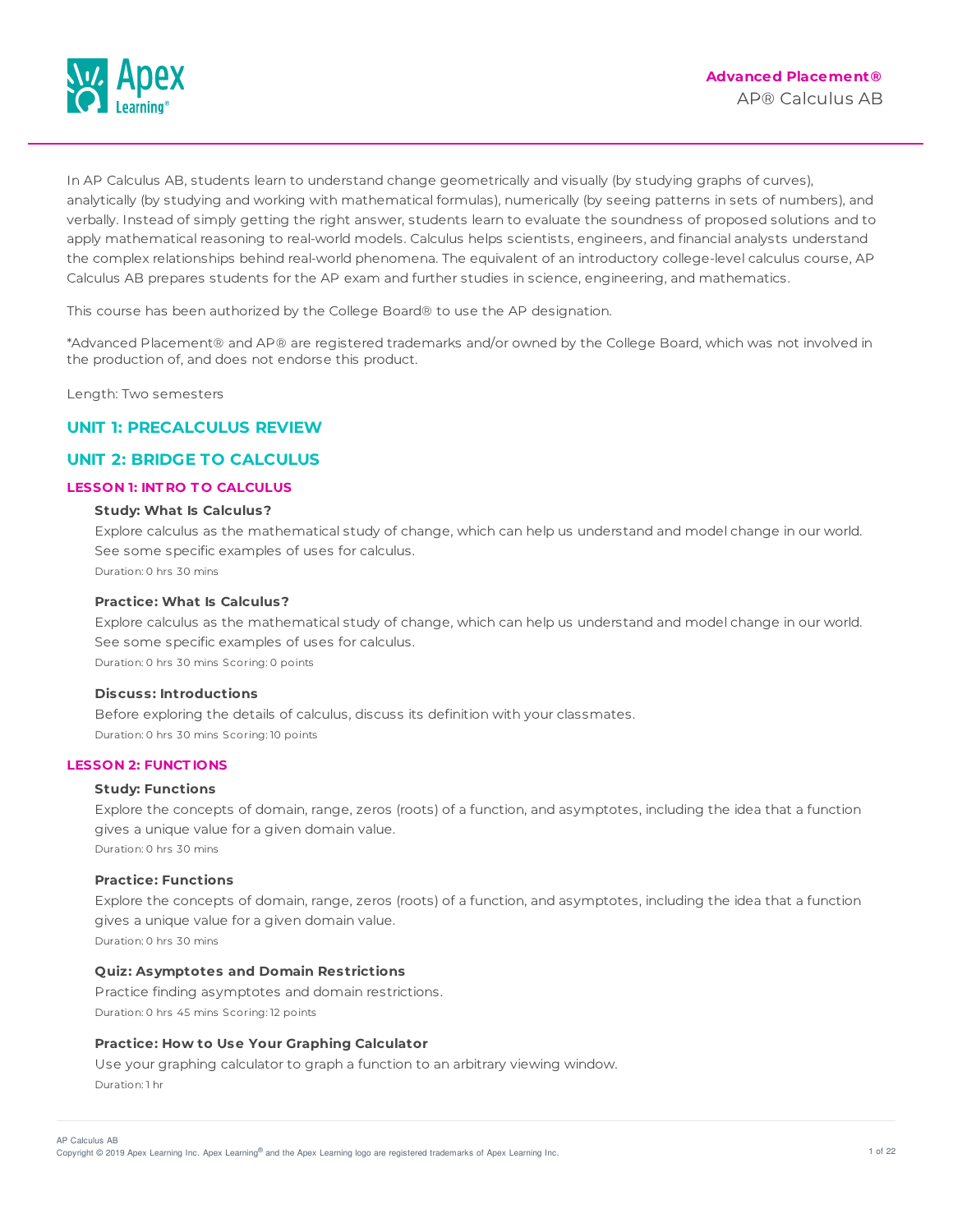# **Practice: Finding Zeroes with Your Graphing Calculator**

Use your graphing calculator to find the zeroes of a function. Duration: 0 hrs 45 mins

# **Practice: Graphing Functions and Finding Roots**

Graph various functions and find roots for those functions. Duration: 1 hr

### **Study: Functions From Functions 1**

Learn about adding, subtracting, multiplying, and dividing functions to create new functions. Notice what happens to their domains.

Duration: 0 hrs 30 mins

# **Practice: Functions From Functions 1**

Learn about adding, subtracting, multiplying, and dividing functions to create new functions. Notice what happens to their domains.

Duration: 0 hrs 30 mins

# **Practice: Exploring Functions With Your Graphing Calculator**

Use your graphing calculator to explore combinations of functions. Duration: 0 hrs 45 mins

# **Study: Functions From Functions 2**

Explore functions created from composites and inverses of other functions. Notice what happens to their domains. Duration: 0 hrs 30 mins

# **Practice: Functions From Functions 2**

Explore functions created from composites and inverses of other functions. Notice what happens to their domains. Duration: 0 hrs 30 mins

### **Quiz: Finding Function Combinations**

Practice finding functions that are combinations of other functions. Duration: 1 hr Scoring: 10 points

#### **Practice: Concepts in Functions**

Answer questions and solve problems that relate the concepts covered in the study of functions. Duration: 1 hr

# **LESSON 3: GRAPHICAL SYMMET RY**

# **Study: Symmetry**

Explore what symmetry is present in the cases of odd, even, and inverse functions. Look at ways to identify the various symmetry cases graphically and algebraically. Duration: 0 hrs 30 mins

#### **Practice: Symmetry**

Explore what symmetry is present in the cases of odd, even, and inverse functions. Look at ways to identify the various symmetry cases graphically and algebraically.

Duration: 0 hrs 30 mins

# **Quiz: Symmetry of Equations**

After determining the type of symmetry for various equations that may be given graphically, algebraically, or as a table of values, answer questions about symmetry.

Duration: 1 hr Scoring: 11 points

# **Practice: Writing Symmetrical Functions**

Practice with functions by writing functions for situations and situations for functions. Duration: 1 hr Scoring: 25 points

# **LESSON 4: PAT T ERNS IN GRAPHS: PARAMET ERS**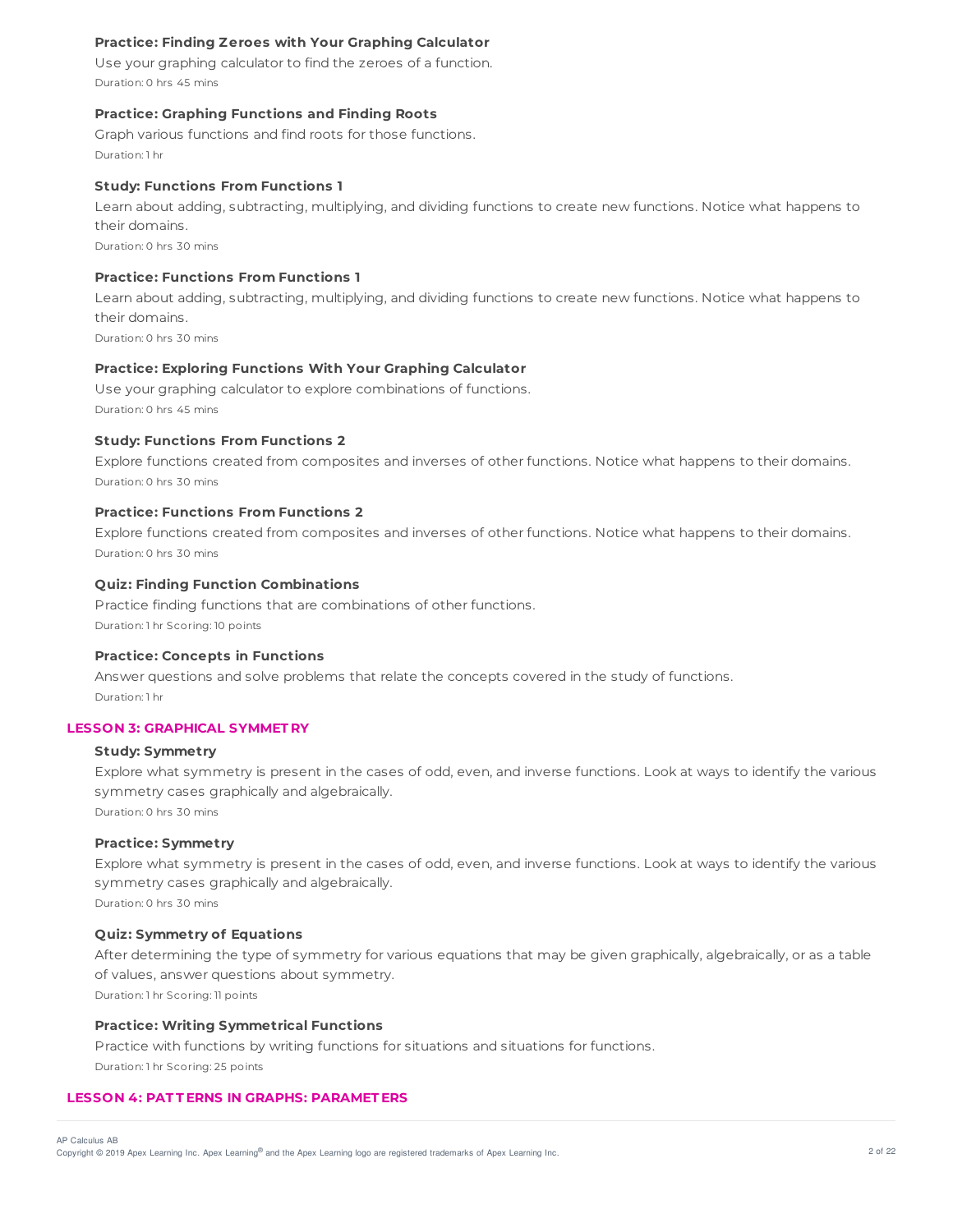# **Study: Families of Functions and T heir Graphs**

Explore how to use information about one graph to quickly draw the graphs of other, related functions. Duration: 0 hrs 30 mins

## **Practice: Families of Functions and T heir Graphs**

Explore how to use information about one graph to quickly draw the graphs of other, related functions. Duration: 0 hrs 30 mins

### **Practice: Exploring Shif ting and Distorting Graphs**

Use your graphing calculator to explore shifting and distorting graphs. Duration: 0 hrs 45 mins

## **Practice: Pattern Recognition**

Work on pattern recognition for the various forms, and sharpen your skills with parameters and how they relate to families of functions.

Duration: 1 hr

#### **LESSON 5: BRIDGE T O CALCULUS WRAP-UP**

# **Review: Bridge to Calculus**

Review your studies of functions, graphical symmetry, and patterns in graphs. Duration: 5 hrs

# **T est (CS): Bridge to Calculus**

Take a 25-minute test, modeled after the AP Exam, covering the concepts of functions, graphical symmetry, and patterns in graphs.

Duration: 0 hrs 25 mins Scoring: 20 points

#### **T est (T S): Bridge to Calculus**

Take a 35-minute test, modeled after the AP Exam, covering the concepts of functions, graphical symmetry, and patterns in graphs.

Duration: 0 hrs 35 mins Scoring: 30 points

# **UNIT 3: LIMITS AND CONTINUITY**

### **LESSON 1: LIMIT S AND CONT INUIT Y**

### **Discuss: Coming to T erms With Infinity**

Discuss Zeno's paradox of Achilles and the tortoise (and maybe some other paradoxes) in preparation for studying the infinite.

Duration: 0 hrs 30 mins Scoring: 10 points

# **Study: Limits of Functions**

Explore how to estimate limits from graphs or tables of data. Duration: 0 hrs 30 mins

# **Practice: Limits of Functions**

Explore how to estimate limits from graphs or tables of data. Duration: 0 hrs 30 mins

#### **Quiz: Limits Practice**

Answer questions about whether (and where!) limits exist. Duration: 1 hr Scoring: 9 points

### **Study: Determining Limits Analytically**

Examine the basic properties of limits and how to calculate limits using algebra; explore the limits of functions that include trig functions. Duration: 0 hrs 30 mins

# **Practice: Determining Limits Analytically**

Examine the basic properties of limits and how to calculate limits using algebra; explore the limits of functions that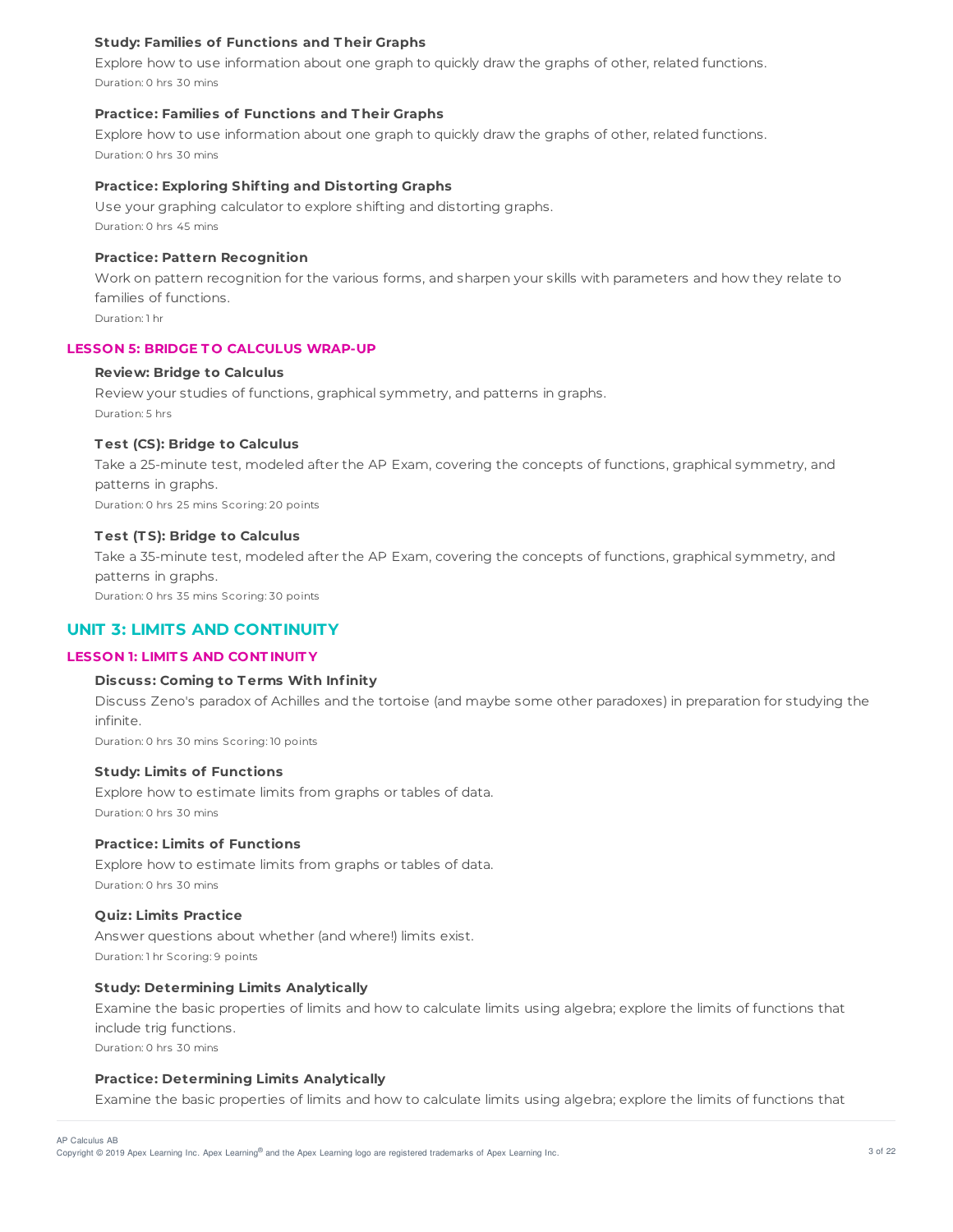include trig functions. Duration: 0 hrs 30 mins

# **Practice: Limits in T rigonometric Functions**

Practice determining limits, including limits of trigonometric functions. Duration: 0 hrs 45 mins

# **LESSON 2: ASYMPT OT IC AND UNBOUNDED BEHAVIOR**

#### **Study: Asymptotes as Limits**

Examine asymptotes in terms of graphical behavior, and asymptotic behavior in terms of limits involving infinity. Duration: 0 hrs 30 mins

## **Practice: Asymptotes as Limits**

Examine asymptotes in terms of graphical behavior, and asymptotic behavior in terms of limits involving infinity. Duration: 0 hrs 30 mins

### **Practice: Determining Graphs When Given Limits**

Apply given information about limits, when determining graphs Duration: 1 hr Scoring: 25 points

### **Study: Comparing Relative Magnitudes of Functions**

See how relative magnitudes of functions can help you determine limits quickly. Duration: 0 hrs 30 mins

## **Practice: Comparing Relative Magnitudes of Functions**

See how relative magnitudes of functions can help you determine limits quickly. Duration: 0 hrs 30 mins

# **Quiz: Limits**

Practice calculating limits as x goes to infinity. Duration: 1 hr Scoring: 13 points

#### **Study: Limits T hat Do Not Exist**

Learn about some nonexistent limits and the reasons for their nonexistence. Duration: 0 hrs 30 mins

# **Practice: Limits T hat Do Not Exist**

Learn about some nonexistent limits and the reasons for their nonexistence. Duration: 0 hrs 30 mins

#### **Discuss: Nonexistent Limits in Nature**

Consider nonexistent limits in nature using a predator/prey model. Duration: 1 hr Scoring: 10 points

#### **Practice: Overview of Limits**

Apply your knowledge of limits as you determine limits that require algebraic manipulation. Duration: 1 hr

# **LESSON 3: CONT INUOUS FUNCT IONS**

#### **Study: Continuity**

Explore the central idea of continuity (close values of the domain lead to close values of the range) and understand continuity in terms of limits. Duration: 0 hrs 30 mins

# **Practice: Continuity**

Explore the central idea of continuity (close values of the domain lead to close values of the range) and understand continuity in terms of limits. Duration: 0 hrs 30 mins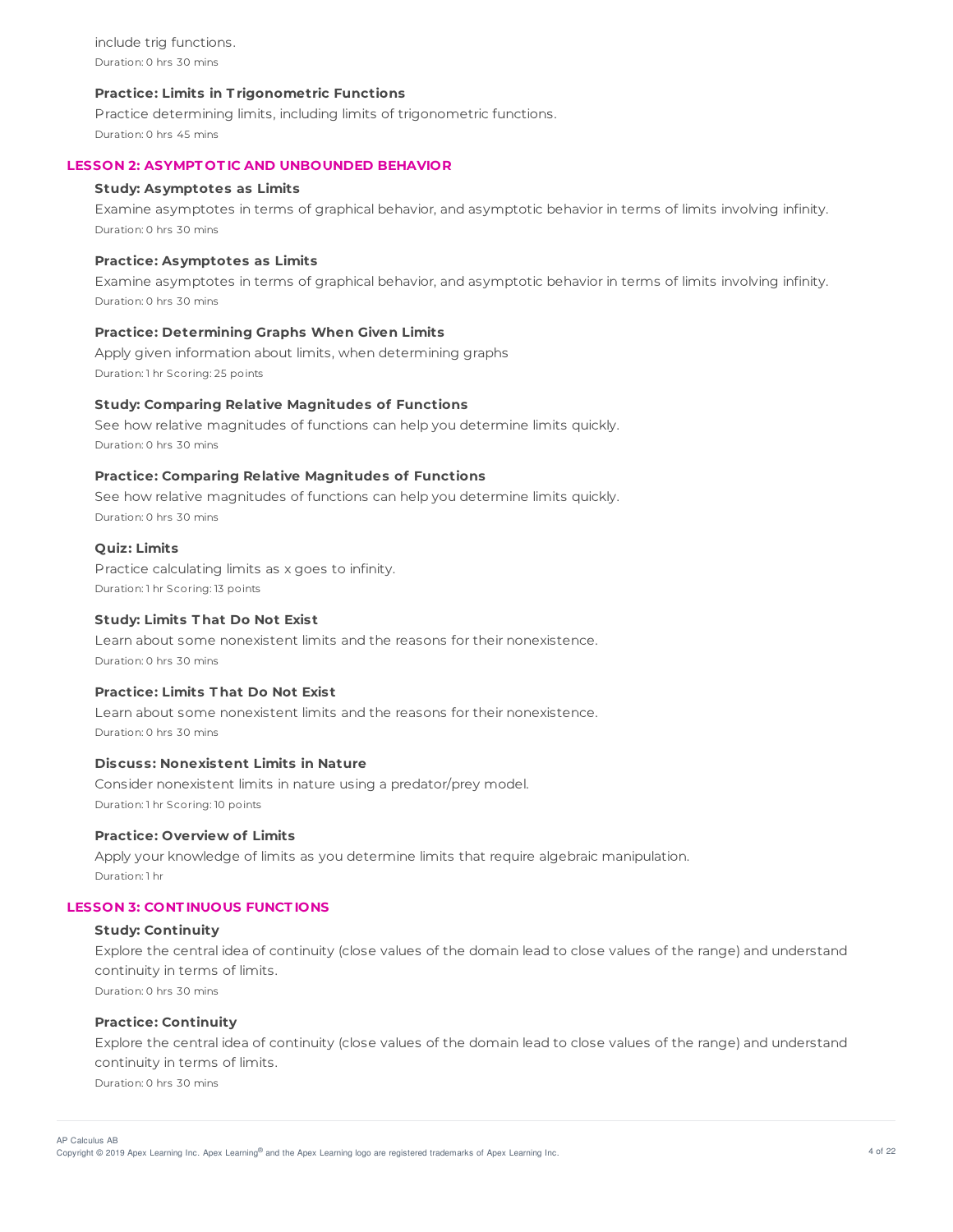# **Quiz: Domains of Continuity**

Practice determining domains of continuity for functions, given either the graph or the algebraic expression (including asymptotes).

Duration: 0 hrs 30 mins Scoring: 11 points

### **Practice: Continuity Problems**

As you examine functions for discontinuities and examine their types, recognize the properties of functions that are important in describing functions.

Duration: 1 hr 15 mins Scoring: 25 points

# **Study: T he Intermediate Value T heorem and the Extreme Value T heorem**

Explore the existence of absolute extrema of a continuous function on a closed interval [a,b] and the possible nonexistence on an open interval (a,b) look at geometric understanding of graphs of continuous functions. Duration: 0 hrs 30 mins

# **Practice: T he Intermediate Value T heorem and the Extreme Value T heorem**

Explore the existence of absolute extrema of a continuous function on a closed interval [a,b] and the possible nonexistence on an open interval (a,b) look at geometric understanding of graphs of continuous functions. Duration: 0 hrs 30 mins

# **Discuss: Unbounded Behavior and Continuity**

Brainstorm solutions to problems that show the relationship between unbounded behavior and continuity. Respond to your classmates ideas.

Duration: 1 hr Scoring: 10 points

# **LESSON 4: LIMIT S AND CONT INUIT Y WRAP-UP**

# **Review: Limits and Continuity**

Review your studies of limits and continuity. Duration: 5 hrs

# **T est (CS): Limits and Continuity**

Take a 25-minute test, modeled after the AP Exam, covering the concepts of limits and asymptotes and continuity. Duration: 0 hrs 25 mins Scoring: 20 points

# **T est (T S): Limits and Continuity**

Take a 35-minute test, modeled after the AP Exam, covering the concepts of limits and asymptotes and continuity. Duration: 0 hrs 35 mins Scoring: 30 points

# **UNIT 4: DERIVATIVES**

# **LESSON 1: DERIVAT IVES AT A POINT**

# **Study: Rates of Change as Slopes and Limits**

Examine approximate rate of change from graphs and tables of values, the tangent line to a curve at a point, and local linear approximation.

Duration: 0 hrs 30 mins

# **Practice: Rates of Change as Slopes and Limits**

Examine approximate rate of change from graphs and tables of values, the tangent line to a curve at a point, and local linear approximation.

Duration: 0 hrs 30 mins

## **Quiz: Slope Estimates**

Answer questions by estimating slope from graphs and tables of data. Find instantaneous rates of change by estimations.

Duration: 1 hr Scoring: 7 points

# **Study: T he Derivative at a Point**

Examine the derivative defined as the limit of the difference quotient. See examples, including points at which there are vertical tangents and points at which there are no tangents.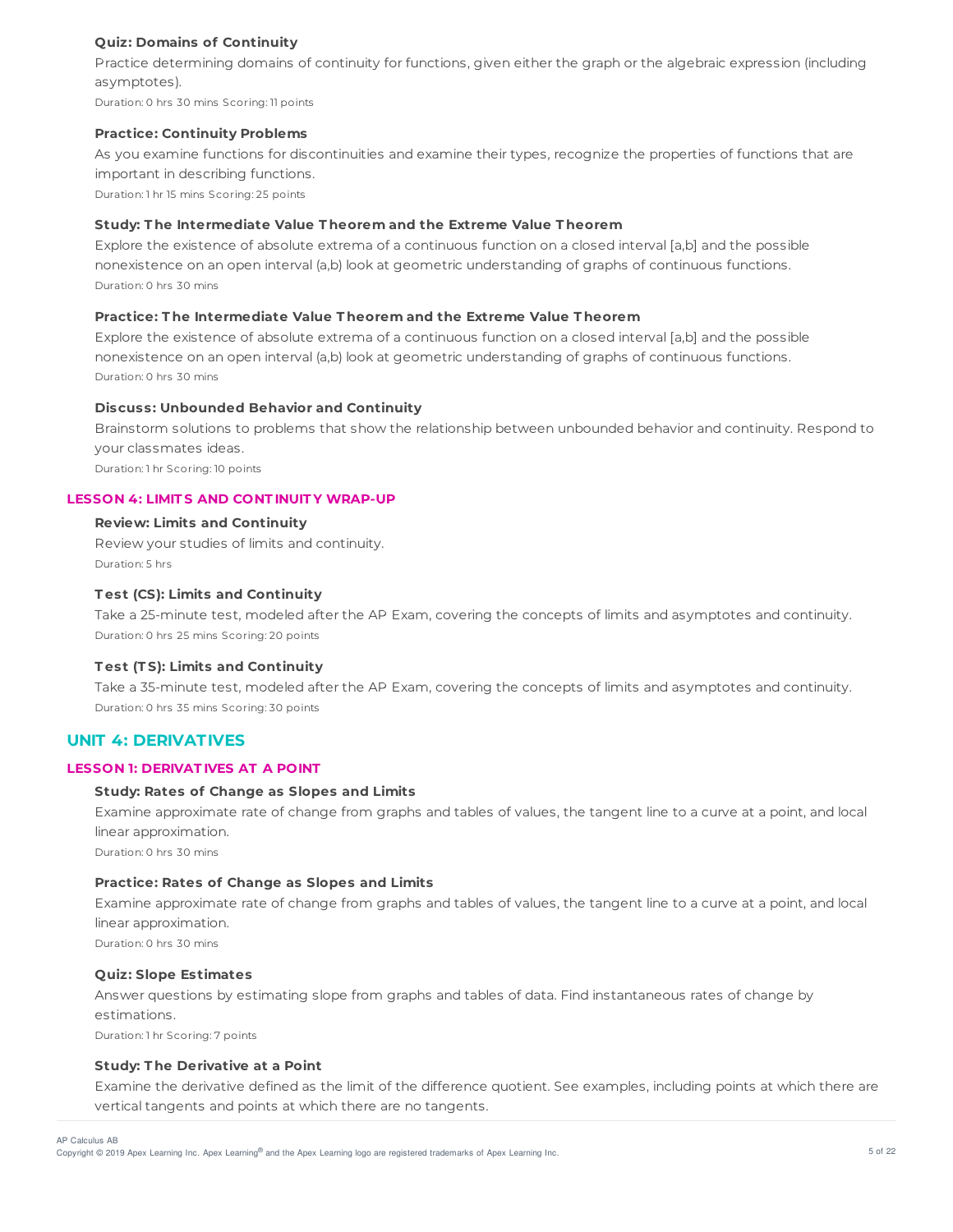# **Practice: T he Derivative at a Point**

Examine the derivative defined as the limit of the difference quotient. See examples, including points at which there are vertical tangents and points at which there are no tangents. Duration: 0 hrs 30 mins

# **Practice: Practice Finding Slopes**

Practice finding slopes using easy examples of limits, some using real-world examples. Duration: 1 hr

# **Practice: Use of nDeriv or d (differentiate)**

Use nDeriv or d (differentiate) on your calculator to compute the derivative at a point. Duration: 1 hr

#### **Quiz: nDeriv Examples**

On real-world examples, use nDeriv on points to find slopes. Duration: 1 hr Scoring: 9 points

### **Study: T he Derivative as a Function**

Explore the use of the derivative as a function to find the original function's slope at any x value. Duration: 0 hrs 30 mins

# **Practice: T he Derivative as a Function**

Explore the use of the derivative as a function to find the original function's slope at any x value. Duration: 0 hrs 30 mins

# **Practice: Comparing Calculator Derivatives to Real Ones**

Use the limit definition to find a function, then compare that to  $y2 = nDeriv(y1,x,x)$  (graphical analysis). Graph a function that you found using the limit and compare that to the calculator derivative graph y2 = nDeriv(y1,x,x) Duration: 0 hrs 45 mins Scoring: 20 points

#### **LESSON 2: COMPUT ING DERIVAT IVES**

### **Discuss: Shortcut Rules**

Create a shortcut to the derivative, and make suggestions to your classmates. Duration: 1 hr Scoring: 10 points

#### **Study: Computing Derivatives**

See basic shortcuts for finding derivatives of power functions and of sine and cosine functions. Duration: 0 hrs 30 mins

## **Practice: Computing Derivatives**

See basic shortcuts for finding derivatives of power functions and of sine and cosine functions. Duration: 0 hrs 30 mins

#### **Practice: Practice on Derivatives**

Practice the power rule and simple trig derivatives. Find slopes and simple applications. Come up with the original function and answer some questions based on the derivative. Duration: 1 hr

# **Study: Derivatives of Sums, Products, and Quotients of Functions**

See how to take derivatives of functions defined as a combination of other functions. The rule for doing this will help determine derivatives for all sorts of functions.

Duration: 0 hrs 30 mins

#### **Practice: Derivatives of Sums, Products, and Quotients of Functions**

See how to take derivatives of functions defined as a combination of other functions. The rule for doing this will help determine derivatives for all sorts of functions. Duration: 0 hrs 30 mins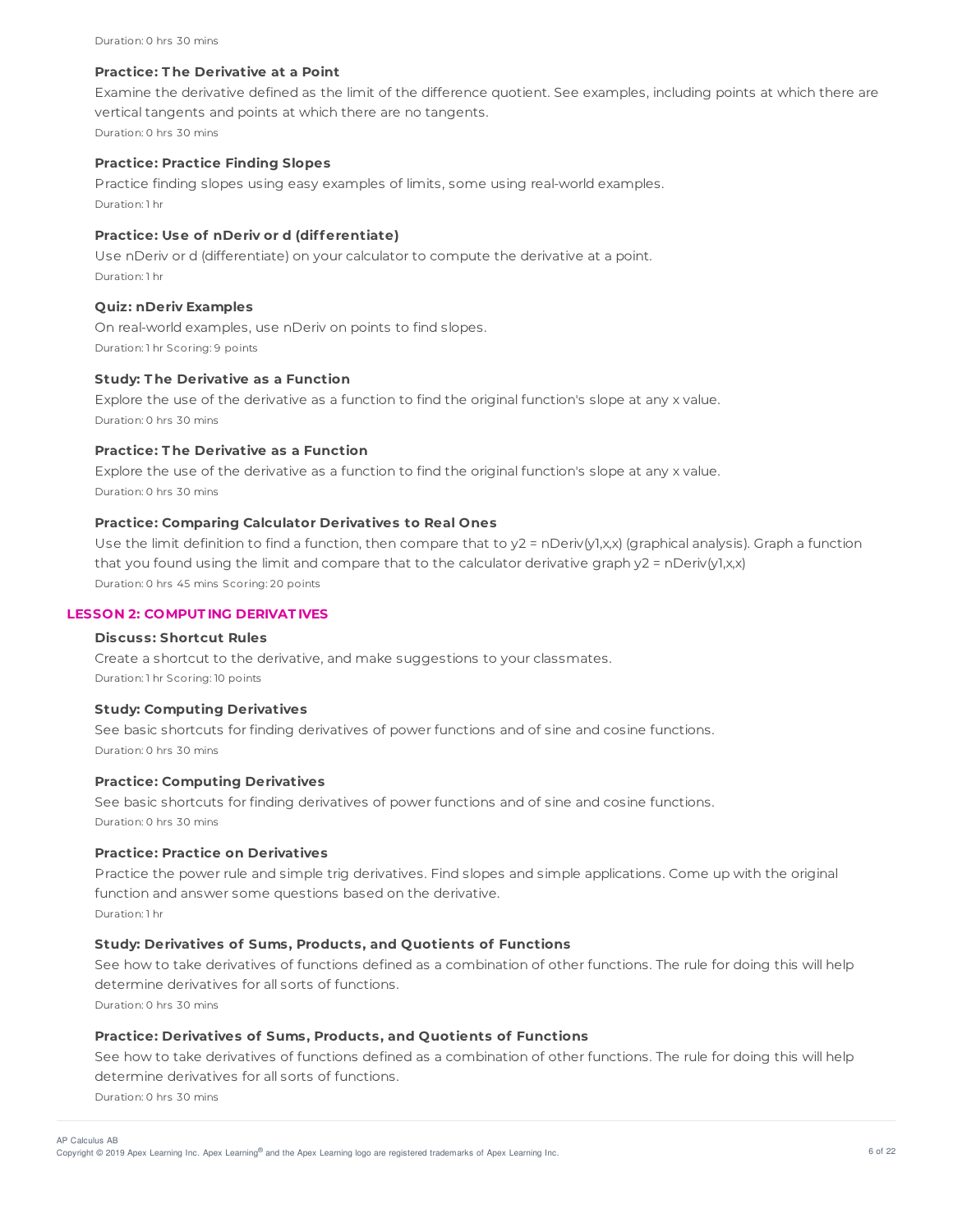# **Quiz: Product and Quotient Rule Practice**

Answer questions using the product and quotient rules. Duration: 1 hr Scoring: 10 points

# **Practice: Determining Slope**

Use the rules for finding derivatives to answer questions about curves. Duration: 1 hr Scoring: 20 points

# **LESSON 3: DERIVAT IVE AS A FUNCT ION**

# **Discuss: Graphs of Derivatives**

Explore derivatives and their graphs. Duration: 0 hrs 30 mins Scoring: 10 points

# **Study: Relating the Graph of a Function and Its Derivative**

Examine the corresponding characteristics of graphs of f and f''. and the relationship between the increasing and decreasing behavior of f and the sign of f''.

Duration: 0 hrs 30 mins

# **Practice: Relating the Graph of a Function and Its Derivative**

Examine the corresponding characteristics of graphs of f and f''. and the relationship between the increasing and decreasing behavior of f and the sign of f''. Duration: 0 hrs 30 mins

# **Practice: Derivatives and Graphs**

Practice recognizing derivatives by looking at graphs. Duration: 0 hrs 45 mins

# **Study: T he Relationship Between Continuity and Differentiability**

Explore the relationship between differentiability and continuity. Duration: 0 hrs 30 mins

# **Practice: T he Relationship Between Continuity and Differentiability**

Explore the relationship between differentiability and continuity. Duration: 0 hrs 30 mins

# **Practice: More Exploration**

Answer questions while exploring the relationship between differentiability and continuity. Duration: 1 hr Scoring: 25 points

# **Study: T heorems: Rolle and Mean Value**

Explore Rolle's Theorem and the Mean Value Theorem and their geometric consequences. Duration: 0 hrs 30 mins

# **Practice: T heorems: Rolle and Mean Value**

Explore Rolle's Theorem and the Mean Value Theorem and their geometric consequences. Duration: 0 hrs 30 mins

# **Practice: Mean Value T heorem**

Answer free-response questions by finding x values that satisfy the Mean Value Theorem and looking at situations that call for the Mean Value Theorem.

Duration: 1 hr 30 mins

# **LESSON 4: HIGHER-ORDER DERIVAT IVES**

# **Practice: Higher-Order Derivatives**

Explore patterns in sin/cos/-sin/-cos/sin. Look for patterns in higher-order derivatives; learn notation for showing the second, third, etc. derivatives. Duration: 1 hr

# **Quiz: Multiple Derivatives of Functions**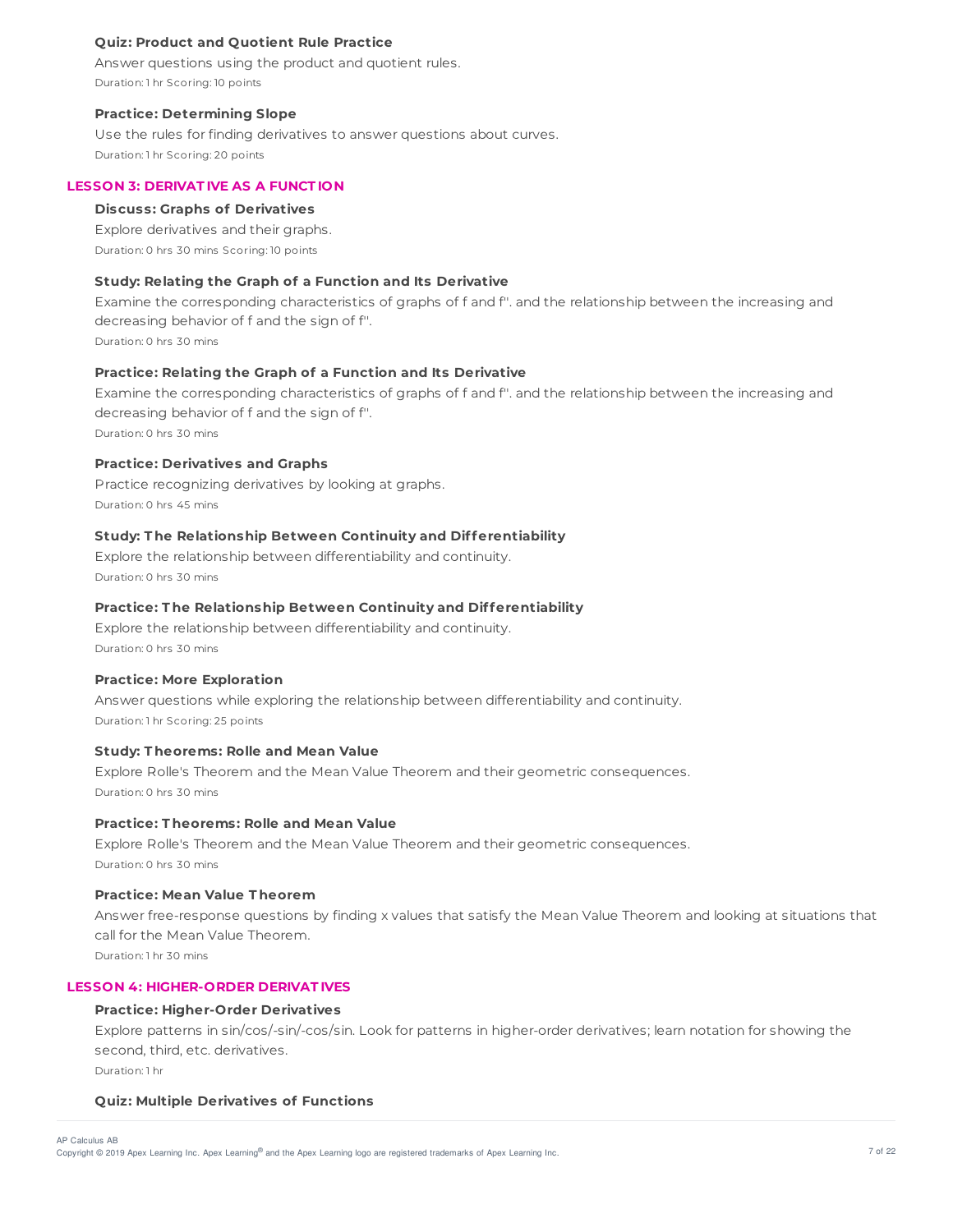Practice finding some multiple derivatives of functions. Duration: 1 hr Scoring: 10 points

# **Study: T he Second Derivative and Concavity**

Explore the steps to find and use concavity. Examine the relationship between the concavity of f and the sign of f'', and points of inflection as places where concavity changes. Duration: 0 hrs 30 mins

### **Practice: T he Second Derivative and Concavity**

Explore the steps to find and use concavity. Examine the relationship between the concavity of f and the sign of f'', and points of inflection as places where concavity changes. Duration: 0 hrs 30 mins

# **Practice: Concavity**

Practice finding and using concavity. This activity is mostly graphical and numerical, with only a few analytical cases. Duration: 1 hr Scoring: 25 points

# **Practice: Identifying Functions and T heir Derivatives**

Practice associating the features of a graph (a maximum or minimum point, an inflection point, an asymptote, uphill and downhill parts) with features on the graph of the derivative and the second derivative. Duration: 0 hrs 45 mins

# **LESSON 5: CHAIN RULE AND IMPLICIT DIFFERENT IAT ION**

### **Study: T he Chain Rule**

See when and how to use the Chain Rule to find derivatives of composite functions. Duration: 0 hrs 30 mins

# **Practice: T he Chain Rule**

See when and how to use the Chain Rule to find derivatives of composite functions. Duration: 0 hrs 30 mins

## **Practice: Chain Rule Practice**

Practice with the Chain Rule in a couple of applications to see the relationship to units. Duration: 1 hr 30 mins

### **Practice: Finding the Slope of a Curve**

Using algebra, find the slope of a curve at several places. Duration: 1 hr Scoring: 20 points

### **Study: Implicit Differentiation**

Explore how to use a powerful tool, implicit differentiation, to find the slope of a curve that isn't a function. Duration: 0 hrs 30 mins

## **Practice: Implicit Differentiation**

Explore how to use a powerful tool, implicit differentiation, to find the slope of a curve that isn't a function. Duration: 0 hrs 30 mins

#### **Practice: Conic Sections**

Answer questions using implicit differentiation. Practice using conic sections and new types of curves. Duration: 1 hr 15 mins

# **LESSON 6: DERIVAT IVES WRAP-UP**

### **Review: Derivatives**

Review your studies of derivatives, concavity, the Chain Rule, and implicit differentiation. Duration: 5 hrs

#### **T est (CS): Derivatives**

Take a 25-minute test, modeled after the AP Exam, covering the concepts of derivatives, concavity, the Chain Rule, and implicit differentiation.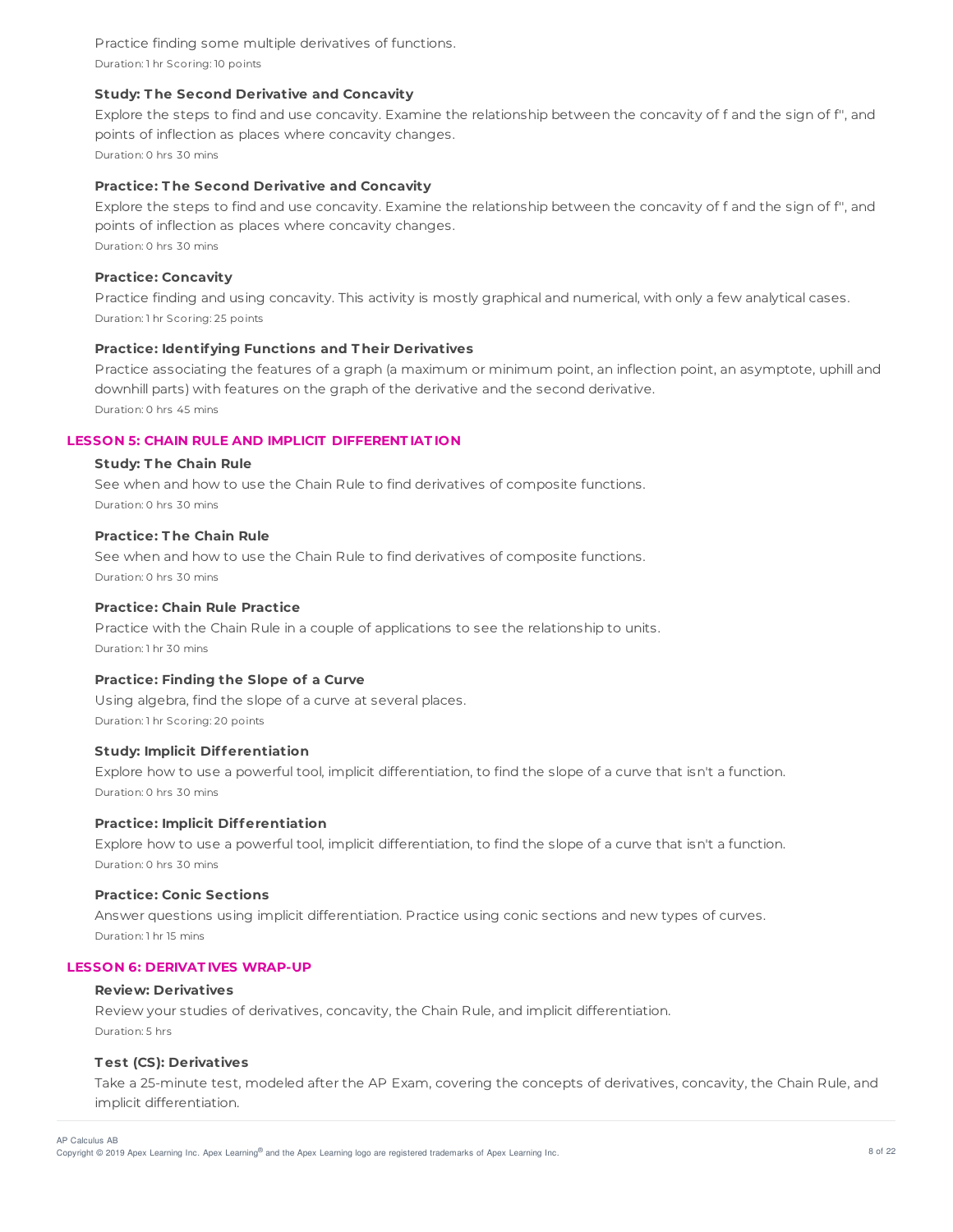#### **T est (T S): Derivatives**

Take a 35-minute test, modeled after the AP Exam, covering the concepts of derivatives, concavity, the Chain Rule, and implicit differentiation.

Duration: 0 hrs 35 mins Scoring: 30 points

# **UNIT 5: RATES OF CHANGE**

# **LESSON 1: EXT REMA AND OPT IMIZAT ION**

#### **Practice: Maximums**

Complete an experiment and come up with an answer for the question, "When can a continuous function have a maximum?" Duration: 1 hr

# **Study: Extrema and Number Line T ests**

Explore absolute (global) and relative (local) extrema, critical points, and the first derivative test. Duration: 0 hrs 30 mins

# **Practice: Extrema and Number Line T ests**

Explore absolute (global) and relative (local) extrema, critical points, and the first derivative test. Duration: 0 hrs 30 mins

### **Quiz: Finding Extrema**

Practice curve analysis using a combination of the first and second derivative tests. Duration: 0 hrs 45 mins Scoring: 8 points

### **Practice: Work on Extrema**

Work on extrema, answering free-response style questions similar to the kind posed on the AP Exam. Duration: 1 hr

### **Discuss: Salsa Jars**

Discuss your answer to a question about the best number of salsa jars to produce per run by minimizing storage and production costs.

Duration: 1 hr Scoring: 10 points

## **Study: Optimization**

See how to identify variables in optimization situations, write functions representing specific situations, and solve various types of optimization problems. Duration: 0 hrs 30 mins

**Practice: Optimization**

See how to identify variables in optimization situations, write functions representing specific situations, and solve various types of optimization problems.

Duration: 0 hrs 30 mins

# **Practice: Applied Optimizing**

Answer questions about applied optimization problems. Duration: 2 hrs Scoring: 30 points

# **LESSON 2: T ANGENT AND NORMAL LINES**

# **Study: T angent and Normal Lines**

See how to find and use tangent and normal lines. Duration: 0 hrs 30 mins

# **Practice: T angent and Normal Lines**

See how to find and use tangent and normal lines. Duration: 0 hrs 30 mins

#### **Quiz: Finding T angent and Normal Lines**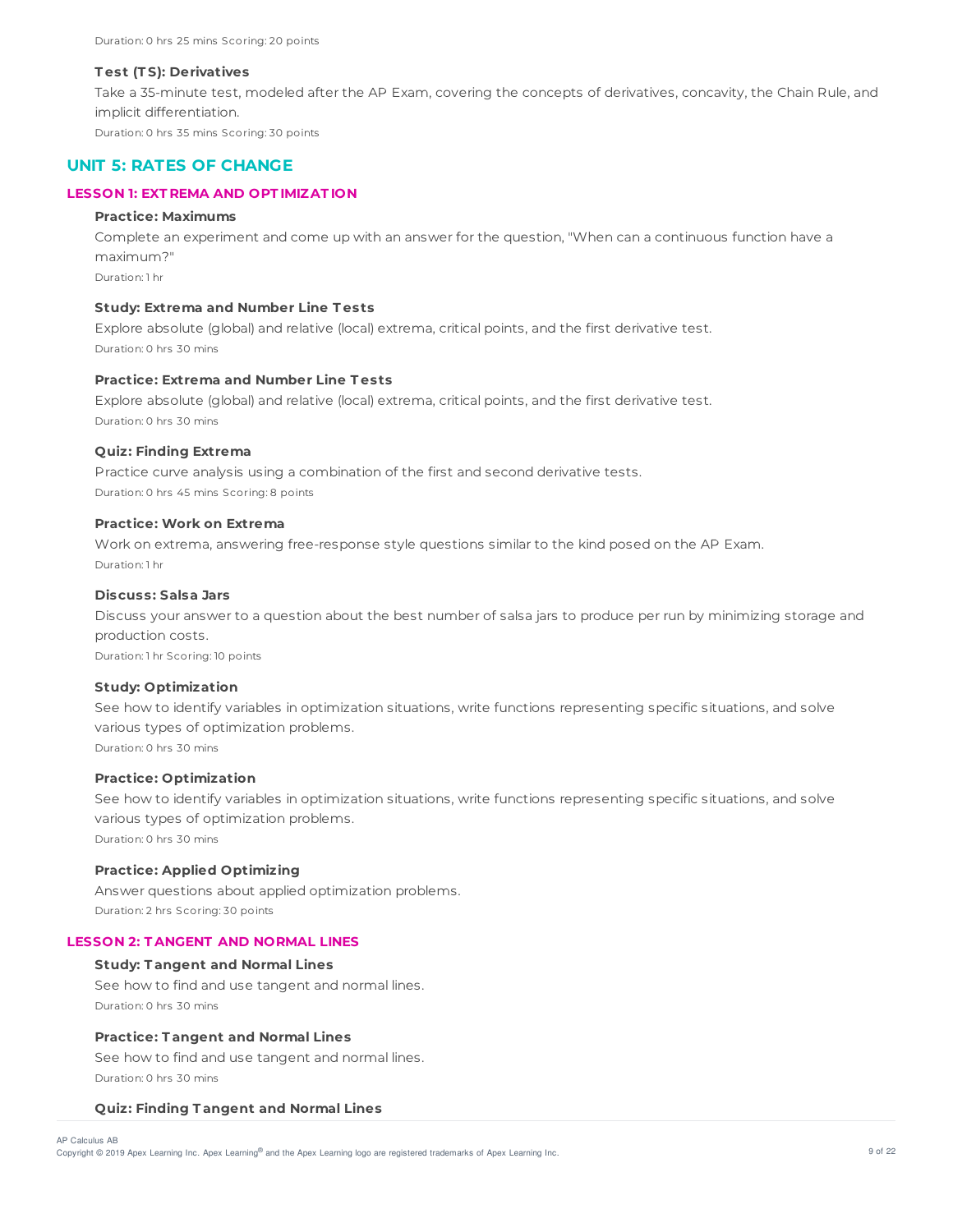Practice finding tangent and normal lines using calculus to find the slopes. Duration: 0 hrs 45 mins Scoring: 4 points

## **Practice: More Practice**

Practice finding tangent and normal lines in slightly more difficult applications. Duration: 1 hr

# **Discuss: Approximation**

Explain why theta is a good approximation for sin theta if theta is near zero. Discuss your explanation with your classmates.

Duration: 1 hr Scoring: 10 points

# **Study: Local Linearity and T angent Line Approximation**

Examine local linearity and tangent line approximation. Duration: 0 hrs 30 mins

## **Practice: Local Linearity and T angent Line Approximation**

Examine local linearity and tangent line approximation. Duration: 0 hrs 30 mins

### **Practice: T angent Line Approximation**

Answer questions by using the tangent line approximation. Duration: 1 hr 30 mins Scoring: 30 points

# **LESSON 3: RAT ES OF CHANGE**

# **Study: Rates of Change as Derivatives**

See how to recognize derivatives in real world situations. Explore translating verbal descriptions into math and vice versa.

Duration: 0 hrs 30 mins

# **Practice: Rates of Change as Derivatives**

See how to recognize derivatives in real world situations. Explore translating verbal descriptions into math and vice versa.

Duration: 0 hrs 30 mins

#### **Practice: Finding Rates of Changes**

Practice recognizing rates, as ways to start breaking down related-rates problems. Duration: 1 hr

# **Discuss: Derivatives in the Real World**

Research real-world mentions of a derivatives. Discuss your findings with your classmates. Duration: 1 hr Scoring: 10 points

# **LESSON 4: RELAT ED RAT ES**

# **Study: Related Rates**

Explore modeling related rates of change, such as how the change in the volume of water in a tank is related to the change in the depth of water in the tank.

Duration: 0 hrs 30 mins

# **Practice: Related Rates**

Explore modeling related rates of change, such as how the change in the volume of water in a tank is related to the change in the depth of water in the tank.

Duration: 0 hrs 30 mins

#### **Quiz: Practice Determining Rates**

Practice determining rates of change for related variables. Duration: 1 hr Scoring: 4 points

#### **Practice: Related-Rates Problems**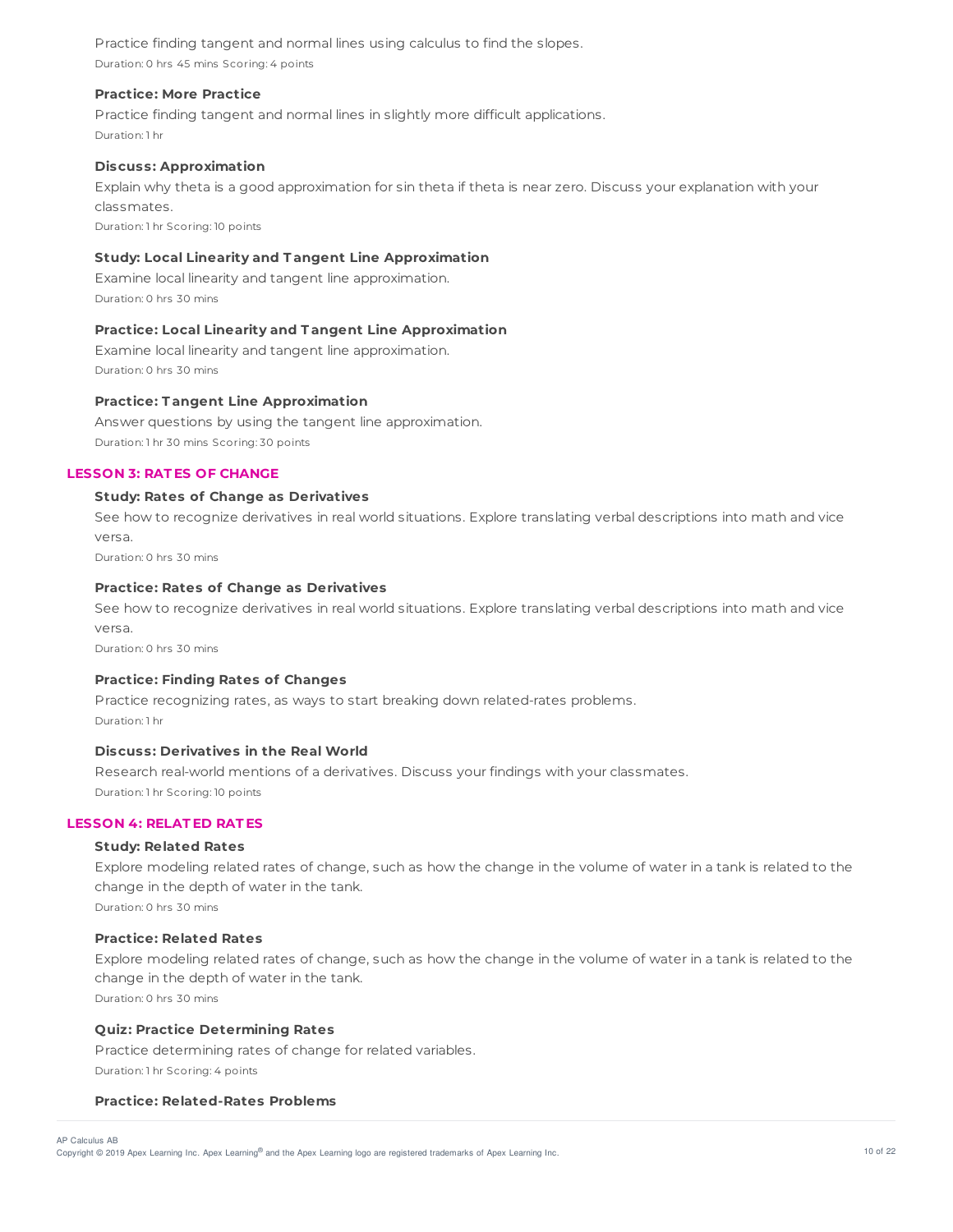Solve complicated related-rates problems similar to those found on the AP Exam. Duration: 1 hr 30 mins Scoring: 30 points

### **LESSON 5: RECT ILINEAR MOT ION**

### **Practice: Velocity and Acceleration**

Answer questions about velocity by first plotting position over time for a 20-minute car ride. Duration: 1 hr

#### **Study: Rectilinear Motion**

Explore interpretation of the derivative as a rate of change in motion problem. Examine velocity, speed, and acceleration. Duration: 0 hrs 30 mins

# **Practice: Rectilinear Motion**

Explore interpretation of the derivative as a rate of change in motion problem. Examine velocity, speed, and acceleration. Duration: 0 hrs 30 mins

### **Quiz: Rectilinear Motion Problems**

Solve rectilinear motion problems, similar to the AP Exam questions. Duration: 0 hrs 45 mins Scoring: 6 points

# **Practice: More Rectilinear Motion Problems**

Solve rectilinear motion problems, similar to the AP Exam free-response questions. Duration: 1 hr

### **LESSON 6: SEMEST ER WRAP-UP**

### **Practice: Applications of the Derivative**

Answer free-response questions that tie together the concepts of basic calculus, limits and continuity, derivatives, and rates of change.

Duration: 2 hrs Scoring: 40 points

# **Review: Semester 1 Review**

Review the concepts of basic calculus, limits and continuity, derivatives, and rates of change in preparation for the Semester Final.

Duration: 7 hrs

# **Exam: Semester Final**

Take a 50-minute Semester Final, modeled after the AP Exam, covering the concepts of basic calculus, limits and continuity, derivatives, and rates of change. Duration: 0 hrs 50 mins Scoring: 80 points

# **Final Exam: Semester Final**

Take a 70-minute Semester Final, modeled after the AP Exam, covering the concepts of basic calculus, limits and continuity, derivatives, and rates of change. Duration: 1 hr 10 mins Scoring: 120 points

# **UNIT 6: THE INTEGRAL AND THE FUNDAMENTAL THEOREM OF CALCULUS**

# **LESSON 1: AREA UNDER A CURVE**

## **Discuss: Derivatives**

Write about the derivative, and summarize and discuss what you've learned about derivatives. Duration: 0 hrs 30 mins Scoring: 10 points

### **Practice: Analyzing Velocity and Distance in a Car Ride**

In this activity take a ride, record information, and then use your data to make discoveries about how math can be used to explore velocity and distance.

Duration: 1 hr

# **Study: Area Under a Curve: Riemann Sums**

Explore how to use rectangles to estimate the area under a curve.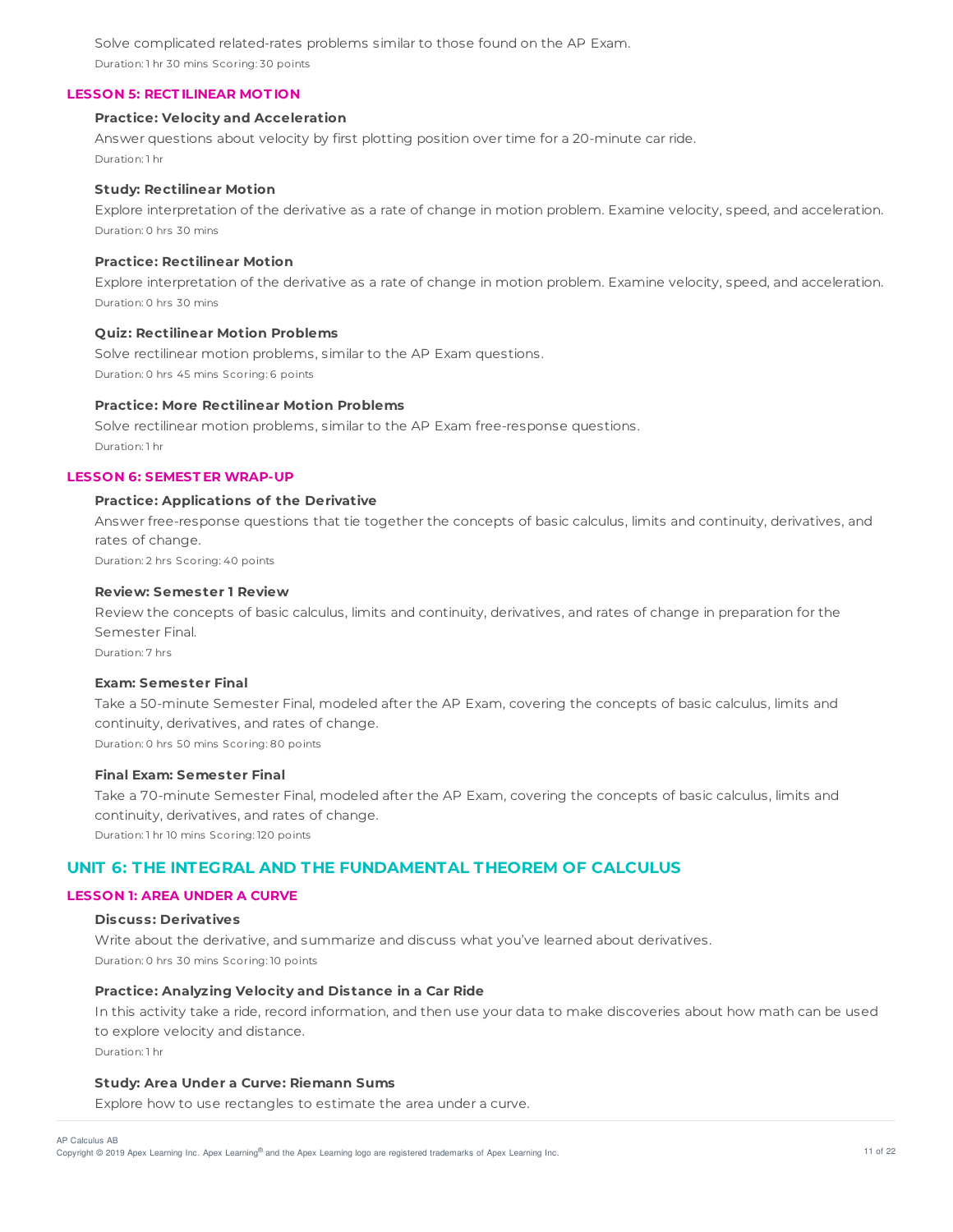#### Duration: 0 hrs 30 mins

### **Practice: Area Under a Curve: Riemann Sums**

Explore how to use rectangles to estimate the area under a curve. Duration: 0 hrs 30 mins

### **Quiz: Practice Using Riemann Sums**

Practice estimating areas under curves by computing various Riemann sums using left-hand endpoints, right-hand endpoints, and midpoints.

Duration: 1 hr Scoring: 6 points

# **Practice: Finding a Better Approximation of Area Under a Curve**

Explore how to find a better approximation of area under a curve. Duration: 0 hrs 45 mins Scoring: 20 points

# **Study: Numerical Approximations to Area**

Examine an alternative to Riemann sums. Duration: 0 hrs 30 mins

#### **Practice: Numerical Approximations to Area**

Examine an alternative to Riemann sums. Duration: 0 hrs 30 mins

### **Quiz: An Alternative to Riemann Sums**

Apply the trapezoid rule and see that in some cases the approximation is very good, and in other cases it contains a lot of error.

Duration: 1 hr Scoring: 7 points

# **Practice: Using Approximations to Area Under a Curve**

Practice using approximations to area under a curve. Duration: 1 hr

# **LESSON 2: DEFINIT E INT EGRALS**

# **Practice: What If You T ake More Intervals?**

Discover what happens if you take more intervals. Duration: 1 hr

#### **Study: T he Definite Integral**

Look at how to determine the exact area under the curve. Evaluate some definite integrals by applying simple rules of geometry, and approximate some definite integrals numerically. Duration: 0 hrs 30 mins

#### **Practice: T he Definite Integral**

Look at how to determine the exact area under the curve. Evaluate some definite integrals by applying simple rules of geometry, and approximate some definite integrals numerically. Duration: 0 hrs 30 mins

#### **Quiz: Practice With the Definite Integral**

Practice with the definition of the definite integral and its relationship to area under curves. Duration: 0 hrs 45 mins Scoring: 7 points

# **Study: Properties of the Definite Integral**

Definite integrals work like the areas in precalculus; they have similar algebraic properties when you combine them. This Tutorial examines the important properties of the definite integral. Duration: 0 hrs 30 mins

#### **Practice: Properties of the Definite Integral**

Definite integrals work like the areas in precalculus; they have similar algebraic properties when you combine them. This Tutorial examines the important properties of the definite integral.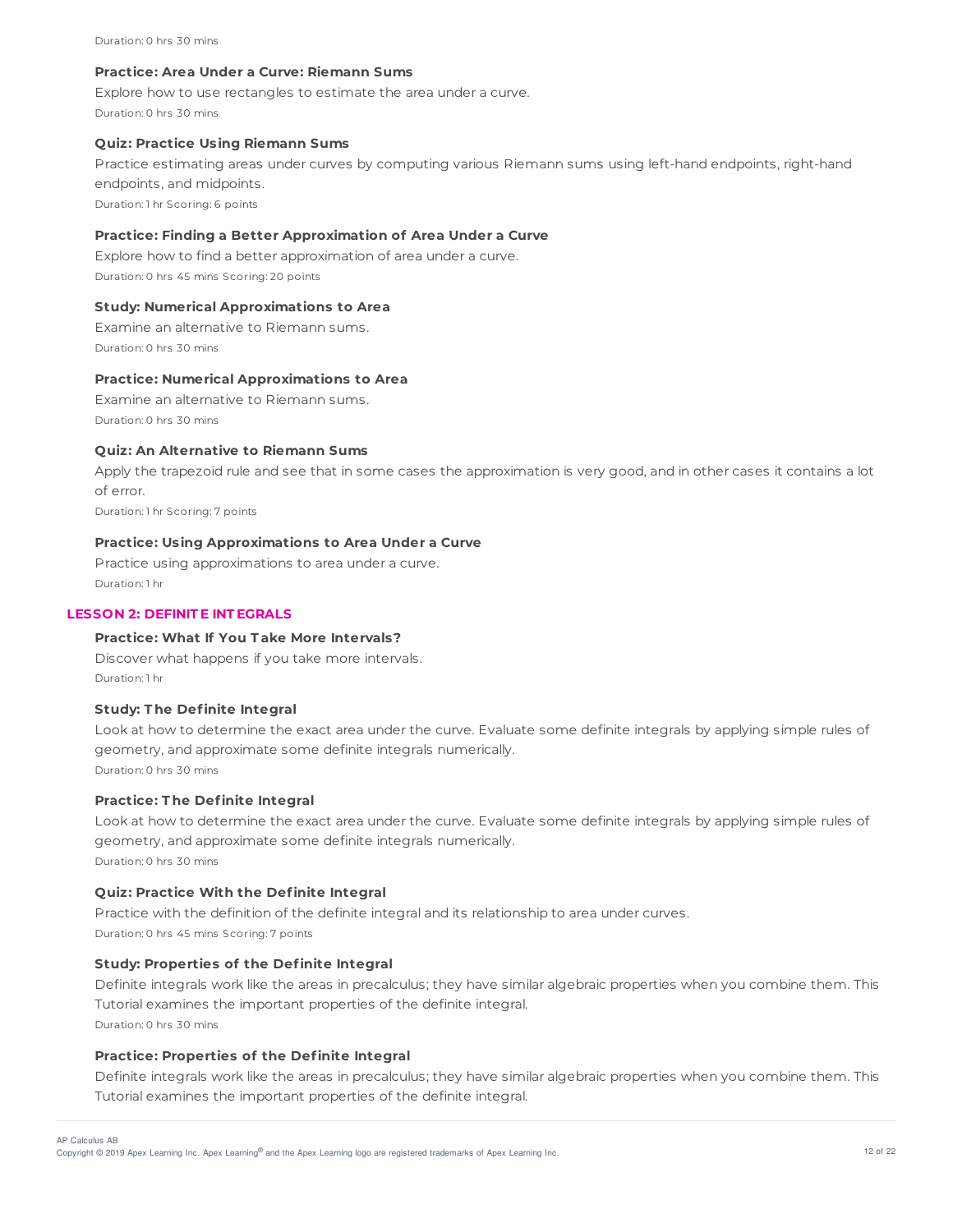Duration: 0 hrs 30 mins

#### **Quiz: Practice With Properties of the Definite Integral**

Practice combining and working with properties of definite integrals. Use the notion of definite integral as "signed area." Duration: 0 hrs 45 mins Scoring: 9 points

### **Practice: Finding the Value of a Definite Integral**

Approximate definite integrals numerically. Duration: 1 hr

# **Quiz: Practice Using fnInt()or nInt()**

Use your graphing calculator to approximate definite integrals. Duration: 0 hrs 30 mins Scoring: 5 points

#### **Study: T he Definite Integral as Accumulated Change**

The definite integral is more than just the area under the curve. In this Tutorial you'll look at the definite integral as an "accumulator."

Duration: 0 hrs 30 mins

## **Practice: T he Definite Integral as Accumulated Change**

The definite integral is more than just the area under the curve. In this Tutorial you'll look at the definite integral as an "accumulator."

Duration: 0 hrs 30 mins

### **Practice: Practice With the Definite Integral as Accumulated Change**

Exercise your understanding about the definite integral as an accumulator of change and about the idea of average value of a function. Duration: 1 hr Scoring: 25 points

#### **LESSON 3: ANT IDERIVAT IVES**

### **Discuss: Going Between Position, Velocity, and Acceleration**

Given an equation for velocity, attempt to come up with an equation for position. And given an equation for acceleration attempt to come up with an equation for velocity. Duration: 0 hrs 30 mins Scoring: 10 points

### **Study: T he Antiderivative**

Study how, given a derivative, to find the "original" function. Duration: 0 hrs 30 mins

# **Practice: T he Antiderivative**

Study how, given a derivative, to find the "original" function. Duration: 0 hrs 30 mins

#### **Quiz: Practice Finding Antiderivatives**

Practice finding antiderivatives. Duration: 1 hr Scoring: 11 points

#### **Study: Antiderivatives of Composite Functions**

Examine how to find antiderivatives of composite functions. Duration: 0 hrs 30 mins

# **Practice: Antiderivatives of Composite Functions**

Examine how to find antiderivatives of composite functions. Duration: 0 hrs 30 mins

# **Quiz: Practice Finding Antiderivatives of Composite Functions**

Practice finding antiderivatives of composite functions. Duration: 1 hr Scoring: 11 points

#### **Practice: Practice Finding Antiderivatives of Composite Functions**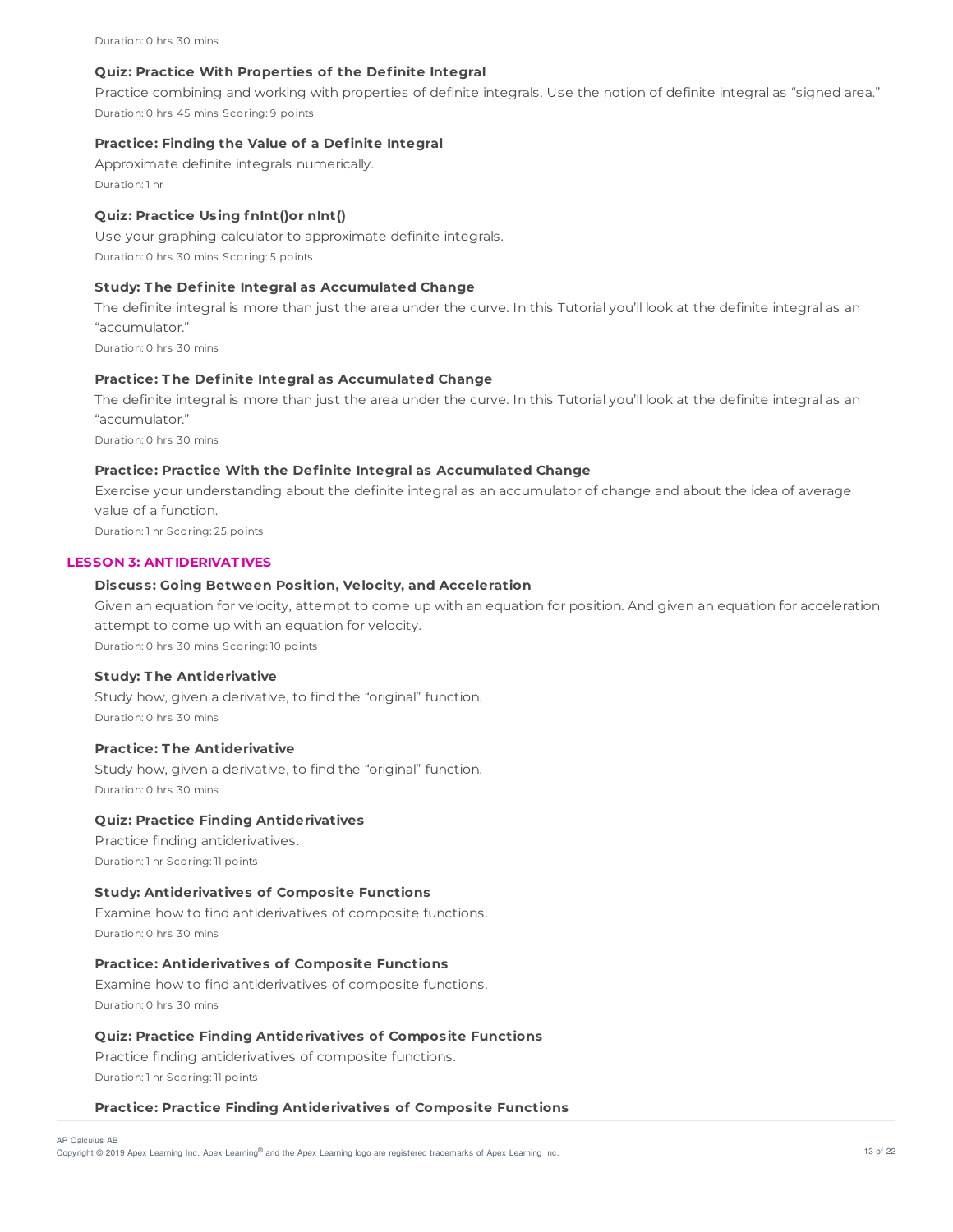Apply your knowledge about finding antiderivatives of composite functions. Duration: 1 hr

# **LESSON 4: T HE FUNDAMENT AL T HEOREMS OF CALCULUS**

#### **Practice: Exploring the Relationship Between the Derivative and the Antiderivative**

In this activity, use your calculator to explore the relationship between the derivative and the antiderivative (or area function). See how the derivative and the antiderivative are related.

Duration: 0 hrs 30 mins Scoring: 20 points

### **Study: T he Fundamental T heorems of Calculus**

Notice how the Fundamental Theorems of Calculus tie together into one neat package. Examine the shortcut for evaluating definite integrals exactly.

Duration: 0 hrs 30 mins

# **Practice: T he Fundamental T heorems of Calculus**

Notice how the Fundamental Theorems of Calculus tie together into one neat package. Examine the shortcut for evaluating definite integrals exactly.

Duration: 0 hrs 30 mins

# **Quiz: Practice Using the Fundamental T heorems**

Develop a basic understanding of what the theorems mean and how to use them. Duration: 0 hrs 45 mins Scoring: 10 points

# **Study: Definite Integrals of Composite Functions**

Apply the use of substitution to find antiderivatives to definite integrals and study about changing the limits of integration.

Duration: 0 hrs 30 mins

# **Practice: Definite Integrals of Composite Functions**

Apply the use of substitution to find antiderivatives to definite integrals and study about changing the limits of integration.

Duration: 0 hrs 30 mins

## **Practice: Practice Using Substitution and the Fundamental T heorems**

Practice using the method of substitution for evaluating definite integrals. Duration: 1 hr

# **Quiz: T erms and Concepts**

Examine the subtleties of terms and concepts related to the Fundamental Theorems and integration. Duration: 0 hrs 30 mins Scoring: 10 points

# **Study: Analyzing Functions Defined as Definite Integrals**

Look at some functions given as definite integrals, and explore how to do calculus with them. Duration: 0 hrs 30 mins

## **Practice: Analyzing Functions Defined as Definite Integrals**

Look at some functions given as definite integrals, and explore how to do calculus with them. Duration: 0 hrs 30 mins

## **Practice: Practice Analyzing Functions Defined by Definite Integrals**

Find derivatives at points, and apply multiple applications on functions given as definite integrals. Duration: 1 hr Scoring: 30 points

# **LESSON 5: T HE INT EGRAL AND T HE FUNDAMENT AL T HEOREM OF CALCULUS WRAP-UP**

#### **Review: T he Integral and the Fundamental T heorem of Calculus**

Review your studies of the area under a curve, definite integrals, antiderivatives, and the fundamental theorems of calculus.

Duration: 5 hrs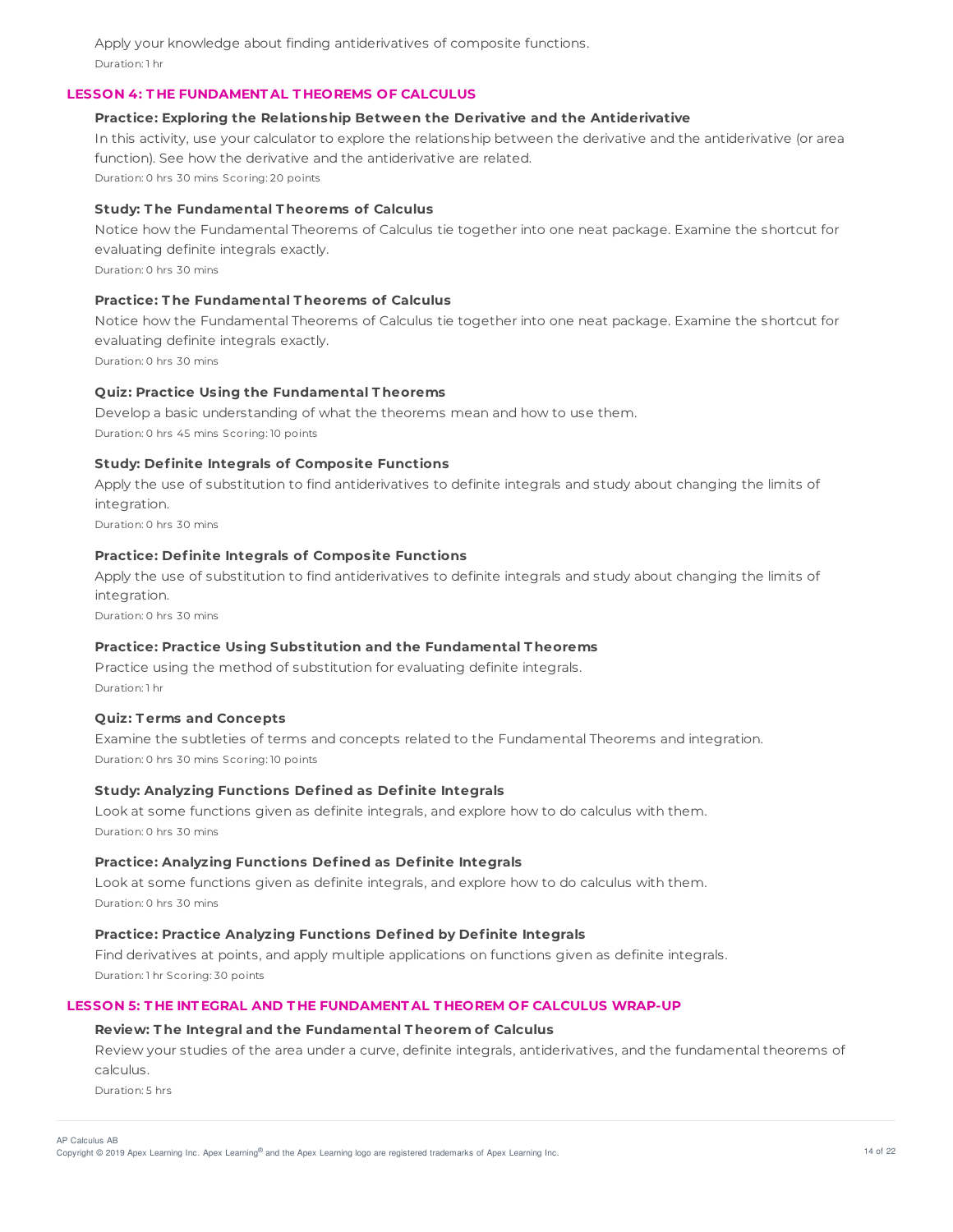# **T est (CS): T he Integral and the Fundamental T heorem of Calculus**

Take a 25-minute test covering the area under a curve, definite integrals, antiderivatives, and the fundamental theorems of calculus.

Duration: 0 hrs 25 mins Scoring: 20 points

#### **T est (T S): T he Integral and the Fundamental T heorem of Calculus**

Take a 35-minute test covering the area under a curve, definite integrals, antiderivatives, and the fundamental theorems of calculus.

Duration: 0 hrs 35 mins Scoring: 30 points

# **UNIT 7: APPLICATIONS OF THE INTEGRAL**

# **LESSON 1: AREA**

#### **Study: Area Between Curves**

See how to use the definite integral to determine the area of just about any shape that can be defined with equations in terms of x and y. Duration: 0 hrs 30 mins

#### **Practice: Area Between Curves**

See how to use the definite integral to determine the area of just about any shape that can be defined with equations in terms of x and y.

Duration: 0 hrs 30 mins

#### **Quiz: Practice Finding Area Between Curves**

Practice finding area between curves. Duration: 0 hrs 45 mins Scoring: 8 points

#### **Study: More About Areas**

See what else you can do with finding areas. Find areas in cases where there is no formula for the function, and analyze functions in cases where you're given an integral but not the original formula for the function. Duration: 0 hrs 30 mins

#### **Practice: More About Areas**

See what else you can do with finding areas. Find areas in cases where there is no formula for the function, and analyze functions in cases where you're given an integral but not the original formula for the function. Duration: 0 hrs 30 mins

#### **Quiz: Practice Finding Domains for Given Areas**

Work with the idea of the average value of a function. Some of the techniques will be the same as in the previous activity, where you found areas between curves. Duration: 1 hr Scoring: 10 points

### **Practice: More Practice with Areas**

Practice applying definite integrals. Work with qualitative questions (not heavy on numbers and calculation). Duration: 1 hr 15 mins Scoring: 25 points

#### **LESSON 2: VOLUME**

#### **Discuss: Making a Solid**

In this activity, construct a three-dimensional solid out of cardboard. Duration: 1 hr Scoring: 10 points

## **Study: Volumes of Revolution**

Examine three-dimensional shapes formed by rotating a curve and how to use the integral to find their volumes. Duration: 0 hrs 30 mins

#### **Practice: Volumes of Revolution**

Examine three-dimensional shapes formed by rotating a curve and how to use the integral to find their volumes. Duration: 0 hrs 30 mins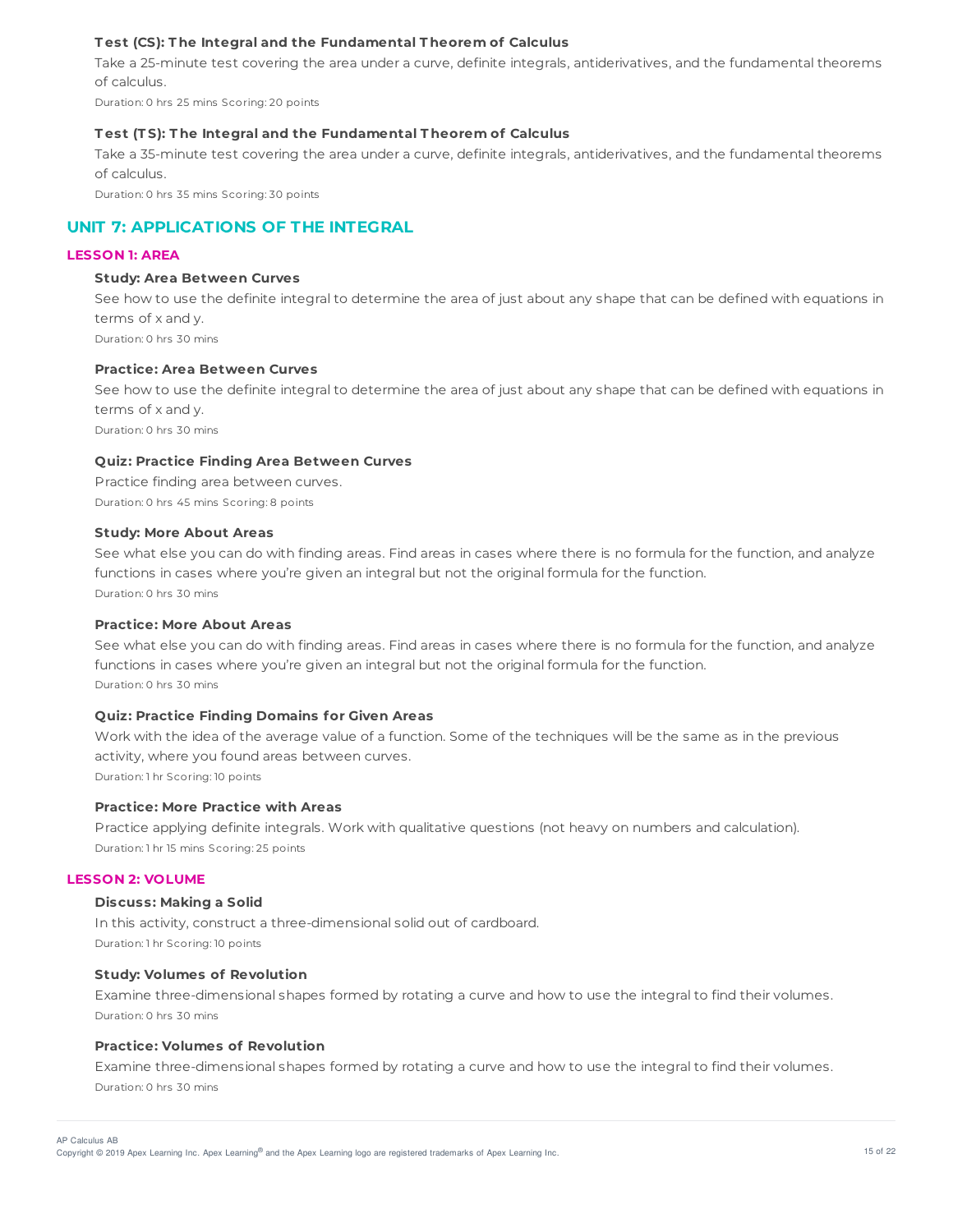# **Practice: Practice Working With Volumes of Revolution**

Find the volume of solids formed by rotating given regions around a certain line. Duration: 1 hr

#### **Study: Other Cross Sections**

Investigate cross sections of solids. Duration: 0 hrs 30 mins

# **Practice: Other Cross Sections**

Investigate cross sections of solids. Duration: 0 hrs 30 mins

# **Practice: Practice With Many Kinds of Volumes**

Practice computing the volumes of solids whose cross sections are not circular or annular (washer-shaped). Duration: 1 hr 30 mins Scoring: 25 points

## **LESSON 3: OT HER APPLICAT IONS OF T HE DEFINIT E INT EGRAL**

#### **Practice: Rectilinear Motion**

Apply your knowledge of position, distance, velocity, speed, and acceleration in preparation for applying the definite integral to rectilinear motion (motion in a straight line).

Duration: 0 hrs 30 mins

# **Study: Rectilinear Motion Revisited**

Use integrals to find net and total distances. Look at the distinction between speed and velocity, and see how these relate to the distinction between net and total distance.

Duration: 0 hrs 30 mins

# **Practice: Rectilinear Motion Revisited**

Use integrals to find net and total distances. Look at the distinction between speed and velocity, and see how these relate to the distinction between net and total distance.

Duration: 0 hrs 30 mins

# **Practice: Practice Finding Distances, Velocities, and Other Aspects of Rectilinear Motion**

Answer questions about the relationships between distance, velocity, and other aspects of rectilinear motion. Duration: 1 hr

#### **Study: Other Applications of the Definite Integral**

Learn how these applications work in situations such as calculating arc length, work (force over a distance), and fluid pressure. Study about the connections between these applications. Duration: 0 hrs 30 mins

# **Practice: Other Applications of the Definite Integral**

Learn how these applications work in situations such as calculating arc length, work (force over a distance), and fluid pressure. Study about the connections between these applications. Duration: 0 hrs 30 mins

# **Quiz: Practice Using Definite Integrals**

Practice applying the definite integral. Underlying all these applications is the principle of accumulation. Duration: 1 hr 15 mins Scoring: 9 points

# **Practice: Practice Using Definite Integrals**

Practice applying the definite integral to situations involving accumulation of quantities.

Duration: 1 hr 30 mins Scoring: 30 points

# **Quiz: Important Concepts From T his Unit**

Review the meanings of some of the important terms and concepts in a series of qualitative (no math calculations) questions.

Duration: 1 hr 30 mins Scoring: 8 points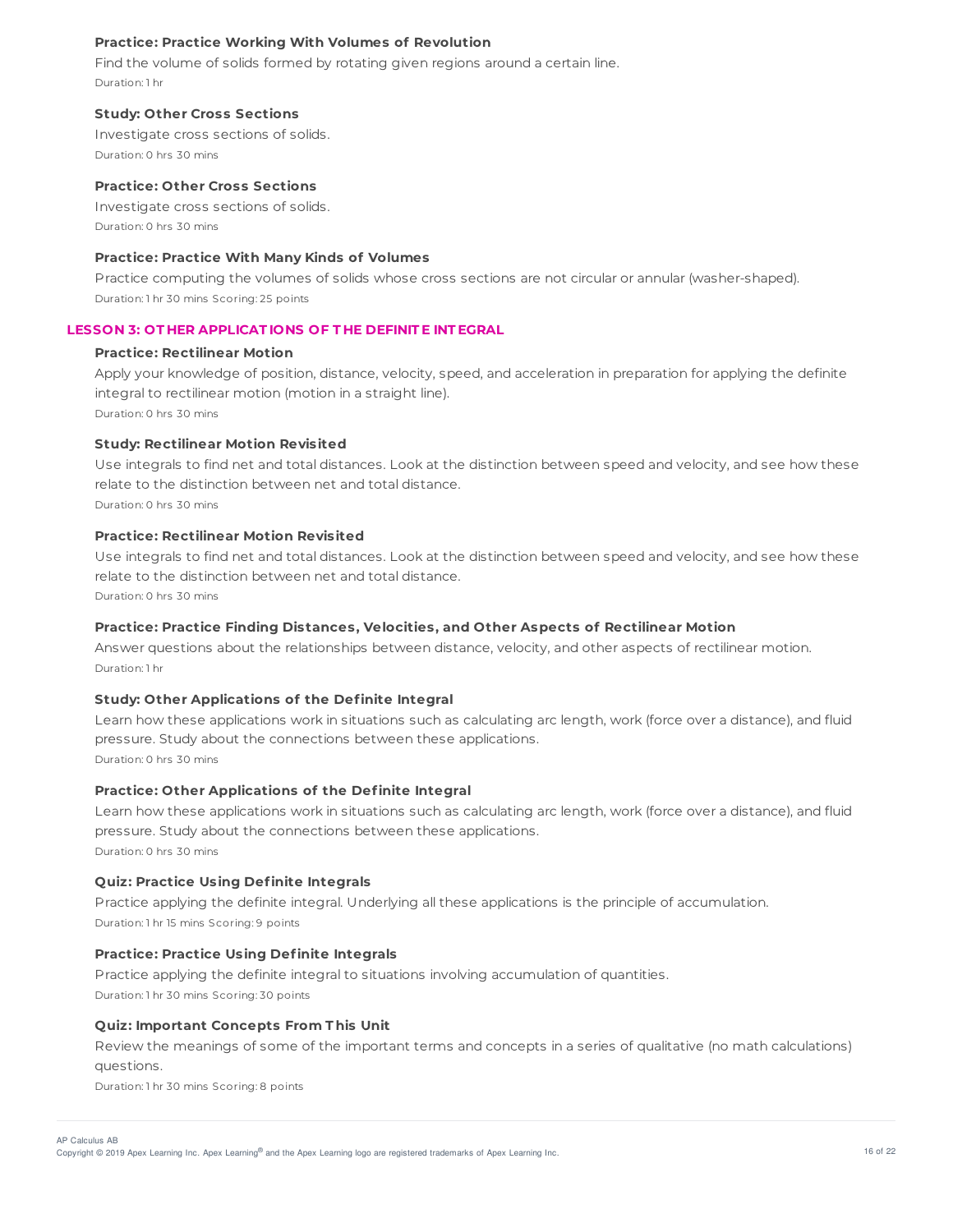## **LESSON 4: APPLICAT IONS OF T HE INT EGRAL WRAP-UP**

### **Review: Applications of the Integral**

Review concepts of area, volume, and other applications of the definite integral. Duration: 5 hrs

# **T est (CS): Applications of the Integral**

Take a 25-minute test covering various applications of the definite integral, including finding areas of regions and volume for solids and use the definite integral to solve problems of accumulation of change.

Duration: 0 hrs 25 mins Scoring: 20 points

# **T est (T S): Applications of the Integral**

Take a 35-minute test covering various applications of the definite integral, including finding areas of regions and volume for solids and use the definite integral to solve problems of accumulation of change. Duration: 0 hrs 35 mins Scoring: 30 points

# **UNIT 8: INVERSE AND TRANSCENDENTAL FUNCTIONS**

### **LESSON 1: INVERSE FUNCT IONS**

### **Study: Inverse Functions and T heir Derivatives**

Re-visit derivatives. Just as you may want to know how fast  $y$  changes with respect to  $x$ , you may want to know how fast  $x$  changes with respect to  $y$ .

Duration: 0 hrs 30 mins

## **Practice: Inverse Functions and T heir Derivatives**

Re-visit derivatives. Just as you may want to know how fast  $y$  changes with respect to  $x$ , you may want to know how fast  $x$  changes with respect to  $y$ .

Duration: 0 hrs 30 mins

# **Quiz: Derivatives of Inverse Functions**

Practice finding derivatives of inverse functions. Duration: 0 hrs 45 mins Scoring: 10 points

# **Study: Inverse T rigonometric Functions**

Use implicit differentiation to find the derivatives of arctan(x) and arccos(y). Duration: 0 hrs 30 mins

### **Practice: Inverse T rigonometric Functions**

Use implicit differentiation to find the derivatives of arctan(x) and arccos(y). Duration: 0 hrs 30 mins

# **Quiz: Use Inverse T rig Functions and Identify T heir Domain Restrictions**

Use inverse trigonometric functions, identify their domain restrictions, and find their derivatives. Duration: 1 hr 30 mins Scoring: 16 points

#### **Practice: Determine and Use Derivatives of Inverse T rig Functions**

Determine and use derivatives of inverse trig functions. Duration: 1 hr

# **LESSON 2: REVIEW OF LOGARIT HMIC AND EXPONENT IAL FUNCT IONS**

# **Discuss: What Makes Logarithms So Scary?**

Discuss what makes logarithms so scary. Duration: 0 hrs 30 mins Scoring: 10 points

# **Practice: Derivatives of Exponential Functions**

In this activity, find the derivatives of some specific exponential functions by numerical exploration with your calculator. Duration: 1 hr

#### **Study: Review of Exponential and Logarithmic Functions**

Review some precalculus. It is important to understand the properties of these functions before working with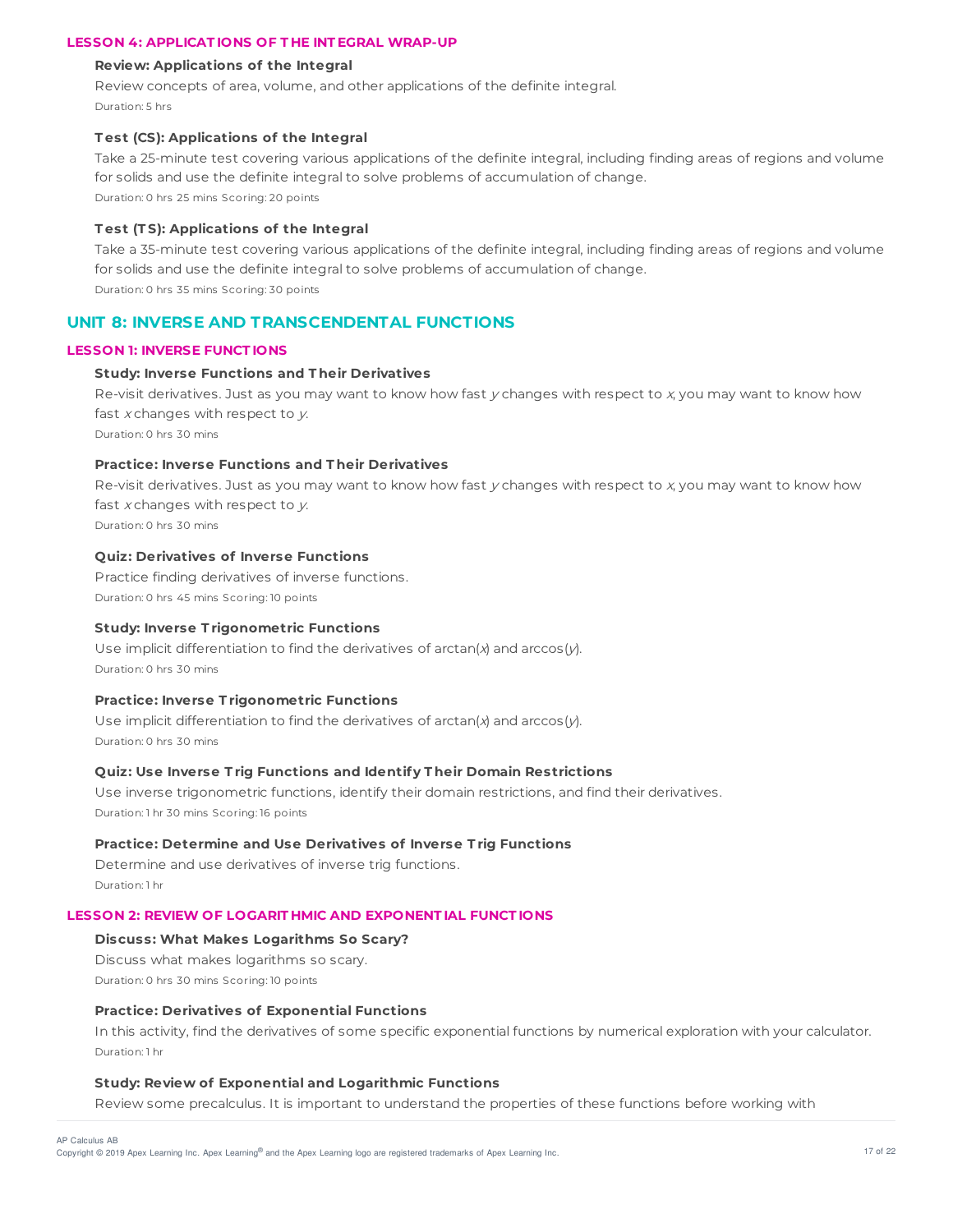derivatives and integrals that involve them. Duration: 0 hrs 30 mins

### **Practice: Review of Exponential and Logarithmic Functions**

Review some precalculus. It is important to understand the properties of these functions before working with derivatives and integrals that involve them. Duration: 0 hrs 30 mins

## **Quiz: Exponential and Logarithmic Functions**

Practice with exponential and logarithmic functions. Duration: 0 hrs 45 mins Scoring: 16 points

# **LESSON 3: COMPUT AT ION OF DERIVAT IVES FOR SOME T RANSCENDENT AL FUNCT IONS**

## **Practice: What Is the Area Under 1/x?**

In this activity, use your calculator as a tool to find the exact area under the curve  $y = 1/x$ . Duration: 0 hrs 45 mins

#### **Study: Derivatives of Logarithmic and Exponential Functions**

Learn how to take the derivatives of logs and exponentials, and learn a new technique for taking messy derivatives. Duration: 0 hrs 30 mins

### **Practice: Derivatives of Logarithmic and Exponential Functions**

Learn how to take the derivatives of logs and exponentials, and learn a new technique for taking messy derivatives. Duration: 0 hrs 30 mins

### **Quiz: Derivatives of Logarithmic and Exponential Functions**

Determine derivatives of logarithmic and exponential functions. Duration: 0 hrs 45 mins Scoring: 15 points

# **Practice: Determine Derivatives of Logarithmic and Exponential Functions**

Practice determining derivatives of logarithmic and exponential functions. Duration: 1 hr

### **Study: Analysis of Curves Involving T ranscendental Functions**

Revisit some applications of derivatives. Duration: 0 hrs 30 mins

# **Practice: Analysis of Curves Involving T ranscendental Functions**

Revisit some applications of derivatives. Duration: 0 hrs 30 mins

#### **Quiz: Practicing Curve Analysis**

Work on problems involving related rates, rectilinear motion, optimization, and curve analysis. Use multiple functions to describe the relationships in the problems. Duration: 1 hr Scoring: 8 points

**Practice: Analysis of Curves**

Practice applying differentiation to problems involving transcendental functions. Duration: 1 hr Scoring: 25 points

#### **Study: L'Hospital's Rule**

See how to use L'Hospital's rule to find limits of quotients. Duration: 0 hrs 30 mins Scoring: 0 points

# **Practice: L'Hospital's Rule**

Practice using L'Hospital's rule to find limits of quotients. Duration: 0 hrs 30 mins Scoring: 0 points

# **LESSON 4: INT EGRALS OF SOME T RANSCENDENT AL FUNCT IONS**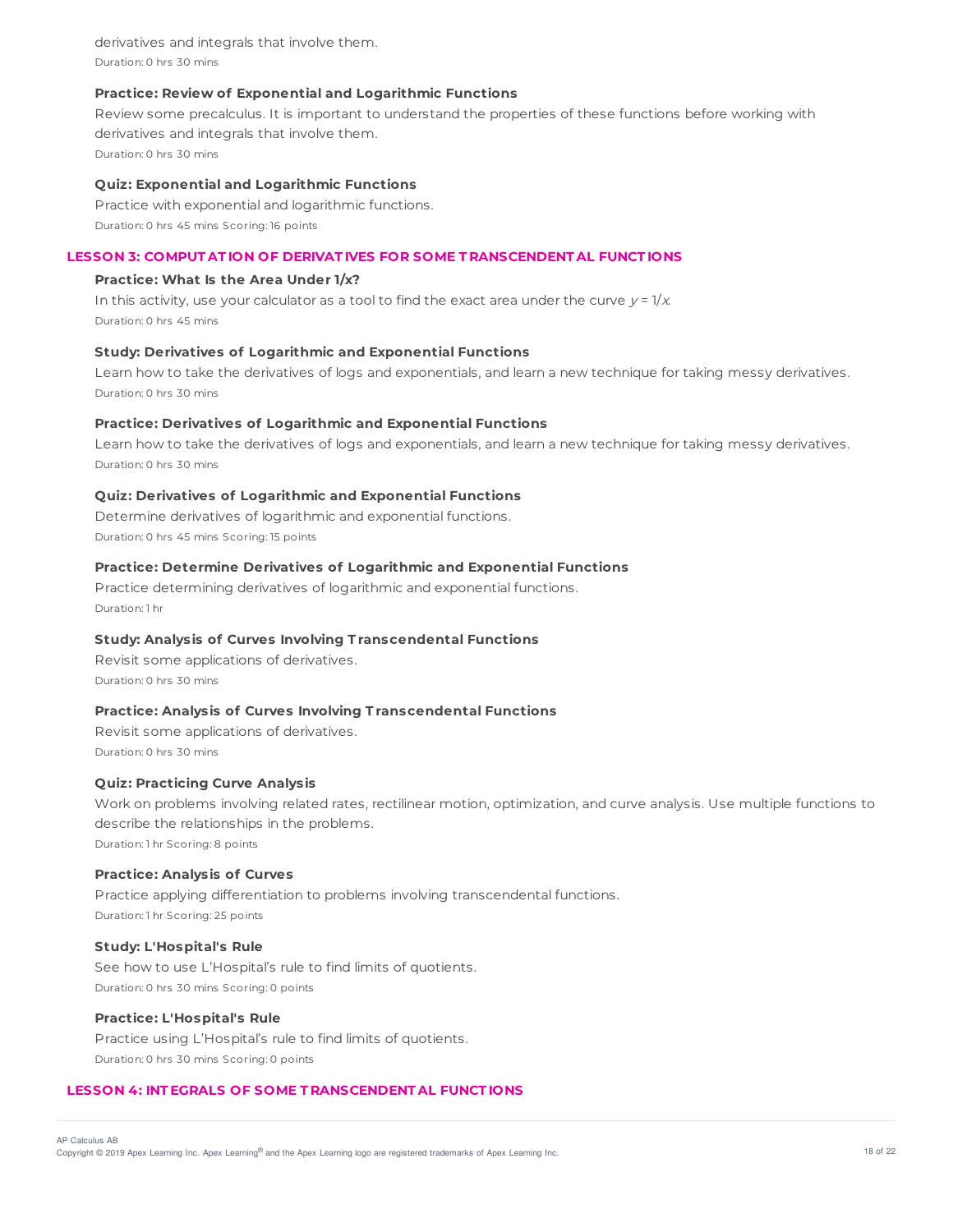## **Study: Integrating T ranscendental Functions**

Review the antiderivative rules for transcendental functions, and start using them to work with integrals. Duration: 0 hrs 30 mins

#### **Practice: Integrating T ranscendental Functions**

Review the antiderivative rules for transcendental functions, and start using them to work with integrals. Duration: 0 hrs 30 mins

### **Quiz: Antiderivatives of T ranscendental Functions**

Practice finding antiderivatives involving transcendental functions. Duration: 0 hrs 45 mins Scoring: 11 points

#### **Practice: More Definite and Indefinite Integrals**

Practice finding antiderivatives and definite integrals for the many types of functions covered in this course. Duration: 1 hr

## **Study: Applications of Integrals Using T ranscendental Functions**

Examine why the applications for the definite integral are valid. Duration: 0 hrs 30 mins

# **Practice: Applications of Integrals Using T ranscendental Functions**

Examine why the applications for the definite integral are valid. Duration: 0 hrs 30 mins

# **Practice: More Applications of Integrals**

Find and use integrals for situations that include transcendental functions. Duration: 1 hr Scoring: 25 points

# **LESSON 5: INVERSE AND T RANSCENDENT AL FUNCT IONS WRAP-UP**

# **Review: Inverse and T ranscendental Functions**

Review concepts of logarithmic, exponential, inverse and transcendental functions, and computation of some transcendental functions.

Duration: 5 hrs

#### **T est (CS): Inverse and T ranscendental Functions**

Take a 25-minute test covering inverse and transcendental functions, including inverse trigonometric, exponential, and logarithmic functions, their derivatives and antiderivatives, and applications involving transcendental functions. Duration: 0 hrs 25 mins Scoring: 20 points

# **T est (T S): Inverse and T ranscendental Functions**

Take a 35-minute test covering inverse and transcendental functions, including inverse trigonometric, exponential, and logarithmic functions, their derivatives and antiderivatives, and applications involving transcendental functions. Duration: 0 hrs 35 mins Scoring: 30 points

# **UNIT 9: SEPARABLE DIFFERENTIAL EQUATIONS AND SLOPE FIELDS**

# **LESSON 1: SEPARABLE DIFFERENT IAL EQUAT IONS**

## **Study: Differential Equations and Slope Fields**

See how to graph a differential equation by visualizing a whole family of functions at once, using a slope field. Duration: 0 hrs 30 mins

#### **Practice: Differential Equations and Slope Fields**

See how to graph a differential equation by visualizing a whole family of functions at once, using a slope field. Duration: 0 hrs 30 mins

### **Quiz: Important Concepts From T his Unit**

Answer questions about differential equations, using a slope field, and prepare for a more in-depth treatment of differential equations.

Duration: 1 hr Scoring: 9 points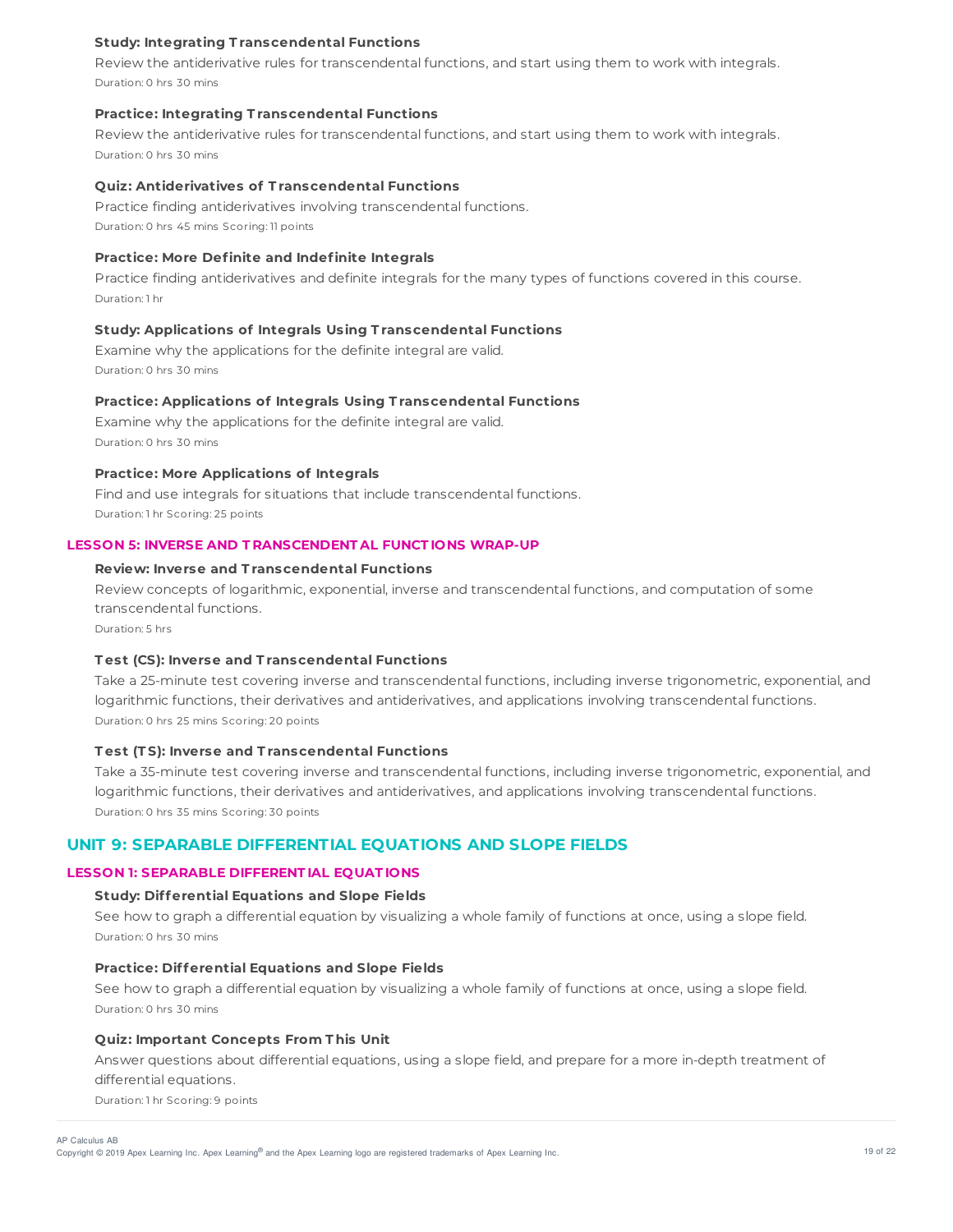# **Study: Separable Differential Equations Used in Modeling**

Study how to recognize a differential equation and how to solve some really simple differential equations used in modeling "real life" situations.

Duration: 0 hrs 30 mins

# **Practice: Separable Differential Equations Used in Modeling**

Study how to recognize a differential equation and how to solve some really simple differential equations used in modeling "real life" situations.

Duration: 1 hr 45 mins

# **Quiz: Setting up and Solving Separable Differential Equations**

Look at some of the steps involved in setting up and solving these equations. Duration: 1 hr Scoring: 11 points

### **Practice: Applications of Differential Equations**

Practice modeling situations as differential equations, and solve those equations. Duration: 1 hr 45 mins Scoring: 30 points

# **LESSON 2: EXPONENT IAL GROWT H AND DECAY AND RELAT ED APPLICAT IONS**

#### **Study: Exponential Growth and Decay**

Look closely at  $dy/dt = ky$ , one of the most important differential equations used in modeling where the rate of change depends upon the amount. Duration: 0 hrs 30 mins

#### **Practice: Exponential Growth and Decay**

Look closely at  $dy/dt = ky$ , one of the most important differential equations used in modeling where the rate of change depends upon the amount.

Duration: 0 hrs 30 mins

# **Quiz: Solving Growth and Decay Problems**

Practice recognizing and solving differential equations that lead to exponential growth and decay. Duration: 1 hr Scoring: 10 points

#### **Study: More Applications of Differential Equations**

Look at Newton's law of cooling, mixing problems, falling bodies with air resistance, and logistic growth curves. Duration: 0 hrs 30 mins

### **Practice: More Applications of Differential Equations**

Look at Newton's law of cooling, mixing problems, falling bodies with air resistance, and logistic growth curves. Duration: 0 hrs 30 mins

# **Practice: More Applications of Exponential and Logarithmic Differential Equations**

Practice using applications of exponential and logarithmic differential equations. Duration: 1 hr 15 mins Scoring: 30 points

#### **LESSON 3: SEPARABLE DIFFERENT IAL EQUAT IONS AND SLOPE FIELDS WRAP-UP**

#### **Review: Separable Differential Equations**

Review the concepts of separable differential equations and exponential growth and decay. Duration: 5 hrs

#### **T est (CS): Separable Differential Equations and Slope Fields**

Take a 25-minute test covering real-world problems with differential equations, differential equations leading to exponential growth and decay and solve separable differential equations. Duration: 0 hrs 25 mins Scoring: 20 points

#### **T est (T S): Separable Differential Equations and Slope Fields**

Take a 35-minute test covering real-world problems with differential equations, differential equations leading to exponential growth and decay and solve separable differential equations.

Duration: 0 hrs 35 mins Scoring: 30 points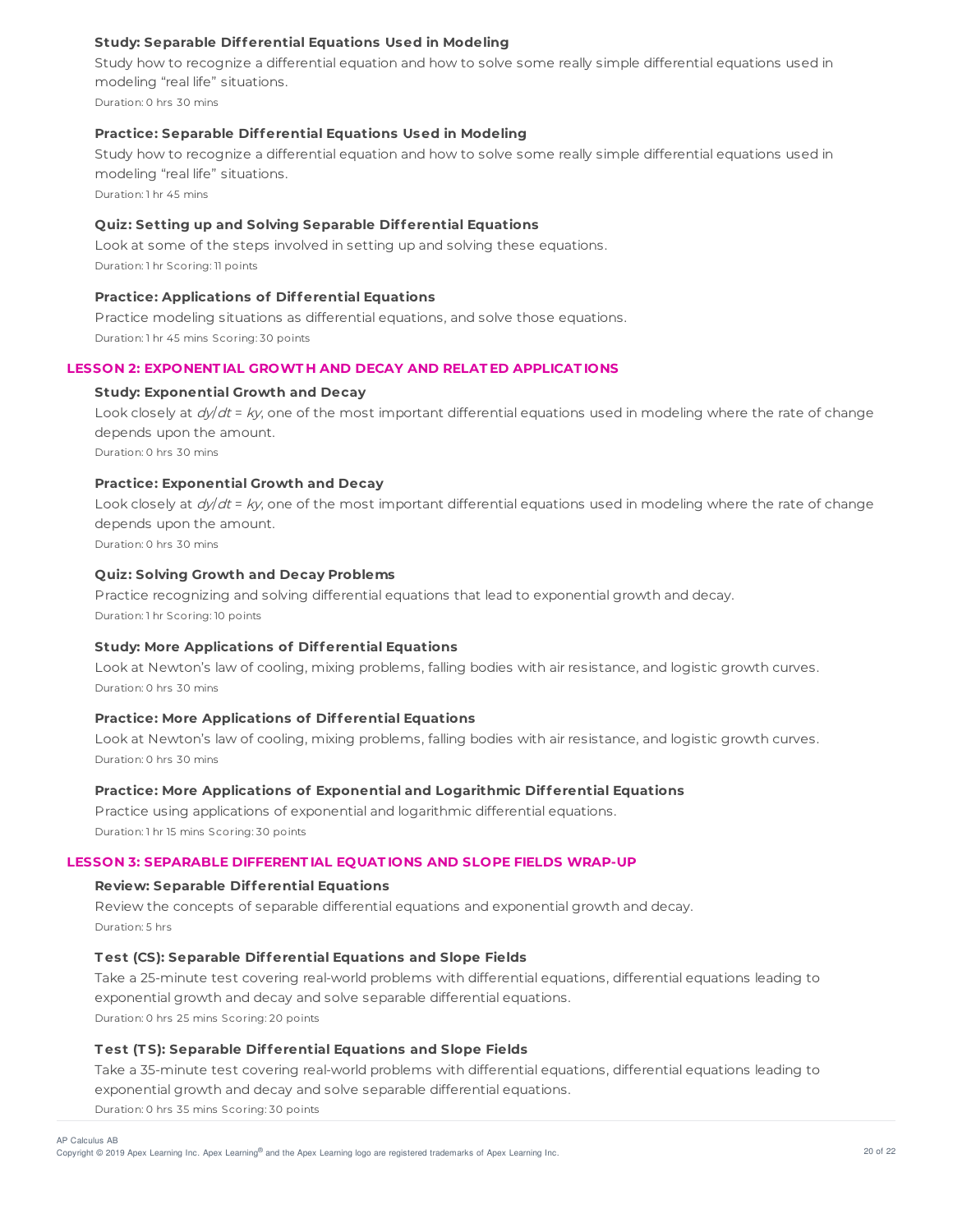# **UNIT 10: AP EXAM REVIEW AND FINAL EXAM**

# **LESSON 1: CALCULUS AS A COHESIVE WHOLE**

# **Study: Strategies for T aking the AP Exam**

What to do between now and the Exam, and how to handle yourself during the Exam. Study how AP Exam scores are calculated, and explore some additional strategies for answering Free-response questions. Duration: 0 hrs 30 mins

# **Practice: Strategies for T aking the AP Exam**

What to do between now and the Exam, and how to handle yourself during the Exam. Study how AP Exam scores are calculated, and explore some additional strategies for answering Free-response questions. Duration: 0 hrs 30 mins

# **Practice: Calculus as a Cohesive Whole**

Using the Fundamental Theorems of Calculus as a focus, complete a "Concept Map" and take notice of what's helped you see calculus as a cohesive whole.

Duration: 0 hrs 30 mins

# **Discuss: Calculus as a Cohesive Whole**

Write a short question in which the solution requires the test taker to tie concepts from different parts of the Calculus AB course. Also answer a question that has been provided.

Duration: 0 hrs 30 mins Scoring: 10 points

# **Practice: Goals for the AP Exam**

Review the nine goals stated by the College Board for AP Calculus, using the goals as a framework for reviewing the course and reviewing for the Final Exam and for the AP Exam.

Duration: 0 hrs 40 mins Scoring: 27 points

# **LESSON 2: REVIEW OF T OPICS**

# **Quiz: AP-Style Multiple-Choice Questions, Part 1**

Following an outline of the course, answer questions that review and combine concepts tested on the AP Exam. Duration: 2 hrs Scoring: 18 points

# **Quiz: AP-Style Multiple-Choice Questions, Part 2**

Following an outline of the course, answer questions that review and combine concepts tested on the AP Exam. Duration: 2 hrs Scoring: 22 points

# **Practice: AP-Style Free-Response Questions**

Answer AP-style Free-Response Questions. Duration: 6 hrs Scoring: 30 points

# **LESSON 3: PRACT ICE FINAL EXAMS**

# **Practice: Full Final Practice Exam**

Time yourself as you practice for the Final Exam and the AP Exam by taking this ungraded test. Duration: 3 hrs 20 mins

# **Study: AP Free-Response Questions**

Learn general strategies for answering AP free-response questions by learning to score the practice test that you did in the previous activity. Duration: 0 hrs 30 mins

# **Practice: AP Free-Response Questions**

Learn general strategies for answering AP free-response questions by learning to score the practice test that you did in the previous activity.

Duration: 0 hrs 30 mins

# **Practice: Scoring Your Practice Exam**

Review calculus problem-solving techniques and review AP Exam-taking strategies by applying the AP scoring techniques.